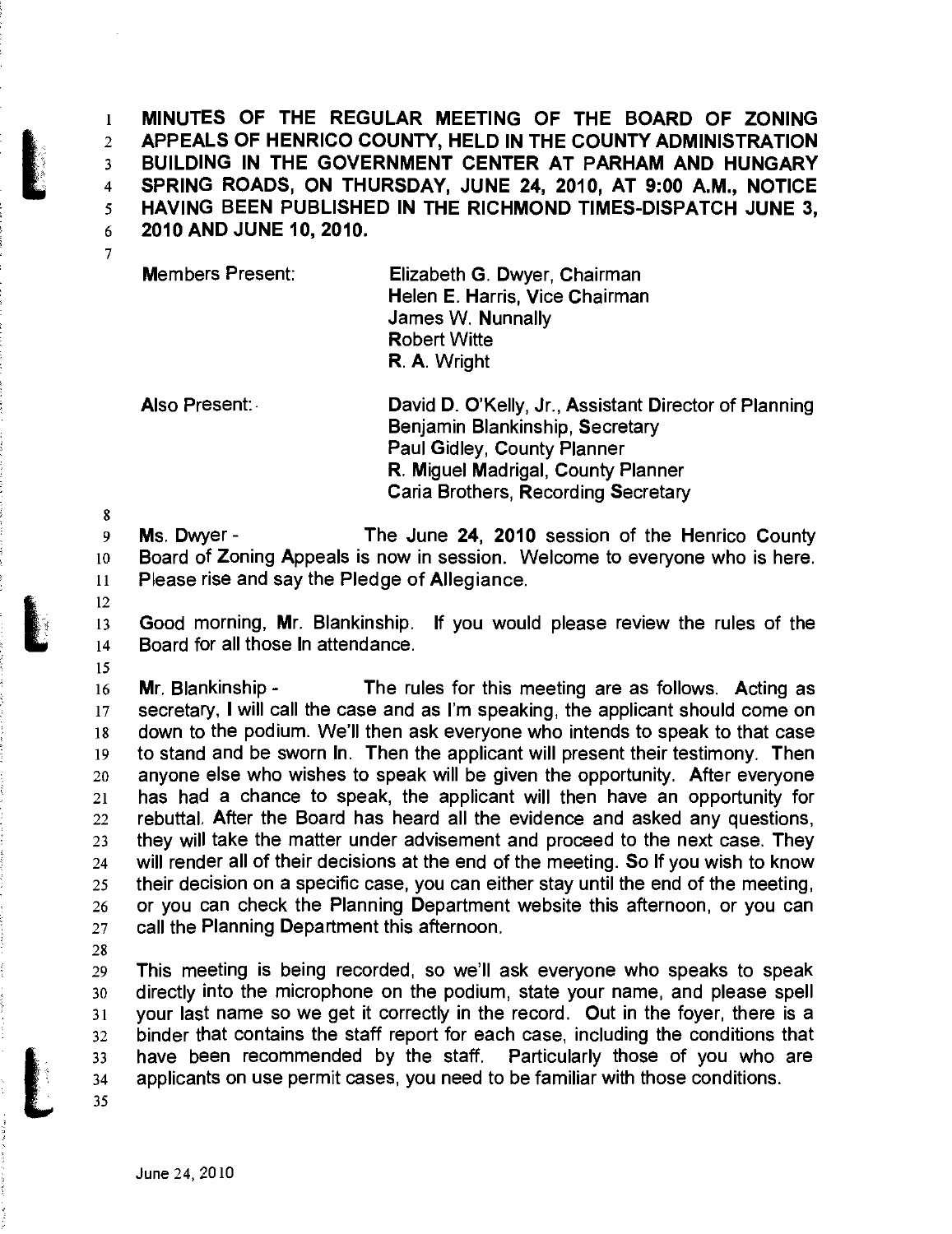36 I said finally, but Madam Chairman, there is one other item. I would like to 37 introduce Jina Yoo, who is joining us this week from the Republic of Korea. She 38 is part of an exchange program to observe each other's government operations. 39 Thank you for coming, Jina. 40 41 Ms. Dwyer - Welcome. Is she here for a period of time? 42 43 Mr. Blankinship - Is it two weeks? Right. She'll be in the Planning 44 Department for one day. **45**  46 Ms. Dwyer - Does Henrico County have anyone in Korea? 47 48 Mr. Blankinship - I don't know that. Do you? Second one from Korea. **49**  50 Ms. Dwyer- Okay. So we welcome you this morning. Please let 51 us know aftenwards if you have any questions. Mr. Blankinship, are there any 52 deferrals or withdrawals? **53**  54 Mr. Blankinship - There is one withdrawal, which is UP-007-2010. The 55 Steward School requests a conditional use permit pursuant to Sections 24-52(a) 56 and 24-12(b) to build an athletic field and a conservation area at 2000 57 Lauderdale Drive. That request was withdrawn by The Steward School. **58**  59 UP-007-10 THE STEWARD SCHOOL requests a conditional use 60 permit pursuant to Sections 24-52(a) and 24-12(b) to build an athletic field and a 61 conservation area at 2000 Lauderdale Drive (Parcel 732-744-7564), zoned A-1, 62 Agricultural District (Tuckahoe). **63**  64 The Board allowed withdrawal of UP-007-10, The Steward School, as 65 requested by the applicant. **66**  67 Ms. Dwyer - All right, let's call the first case then. **68**  69 A-006-10 MR. AND MRS. J. MERCER WHITE JR. 70 request a variance from Section 24-94 to build a carport at 9323 Westmoor Drive 71 (Westmoor) (Parcel 747-741-1131), zoned R-2A, One-family Residence District 72 (Tuckahoe). The least side yard setback and total side yard setback are not met. 73 The applicants have 10 feet least side yard setback and 24 feet total side yard 74 setback where the Code requires 12 feet least side yard setback and 30 feet 75 total side yard setback. The applicants request a variance of 2 feet least side 76 yard setback and 6 feet total side yard setback. 77 78 Ms. Dwyer - Is there anyone here who is in opposition to A-006- 79 10, Mr. and Mrs. J. Mercer White, Jr.? Seeing no one in opposition, would the 80 applicant please state your case? **;i** 

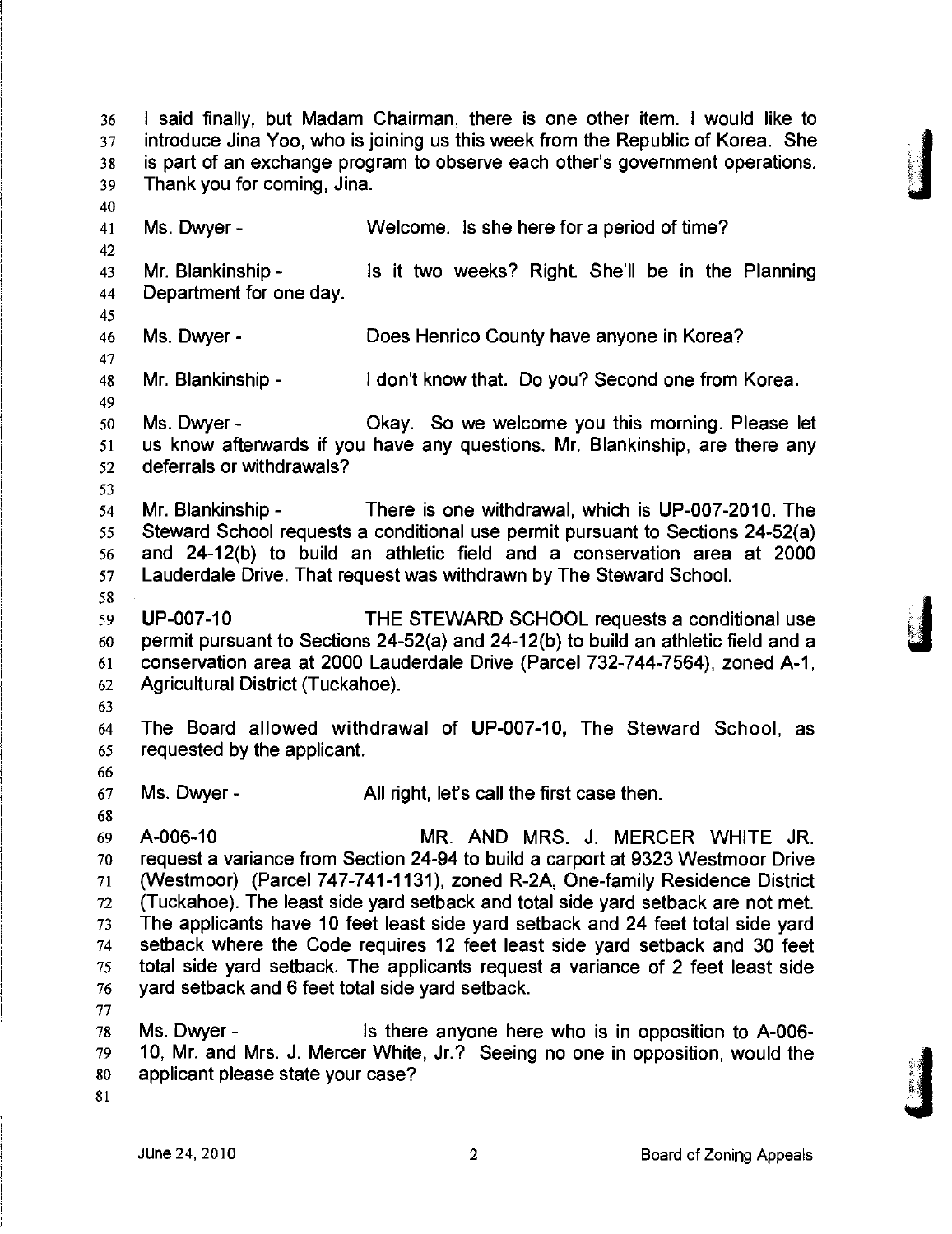| 82<br>83                                                       | Ms. White -                                                               | My name is Amy White.                                                                                                                                                                                                                                                                                                                                                                                                                                                                                                                                                                                                                                      |
|----------------------------------------------------------------|---------------------------------------------------------------------------|------------------------------------------------------------------------------------------------------------------------------------------------------------------------------------------------------------------------------------------------------------------------------------------------------------------------------------------------------------------------------------------------------------------------------------------------------------------------------------------------------------------------------------------------------------------------------------------------------------------------------------------------------------|
| 84<br>85<br>86                                                 | Mr. White -<br>speak.                                                     | My name is Marshall White. I'm going let my wife                                                                                                                                                                                                                                                                                                                                                                                                                                                                                                                                                                                                           |
| 87<br>88                                                       | Ms. Dwyer -                                                               | Okay. Would you please raise your hand to be sworn.                                                                                                                                                                                                                                                                                                                                                                                                                                                                                                                                                                                                        |
| 89<br>90                                                       | Mr. Blankinship -<br>the truth and nothing but the truth so help you God? | Do you swear the testimony you're about to give is                                                                                                                                                                                                                                                                                                                                                                                                                                                                                                                                                                                                         |
| 91<br>92<br>93                                                 | Ms. White -                                                               | We do, thank you.                                                                                                                                                                                                                                                                                                                                                                                                                                                                                                                                                                                                                                          |
| 94<br>95                                                       | Mr. Blankinship -                                                         | It feels funny to swear in a retired judge.                                                                                                                                                                                                                                                                                                                                                                                                                                                                                                                                                                                                                |
| 96<br>97<br>98<br>99<br>100<br>101<br>102<br>103<br>104<br>105 | Ms. White -<br>the plans that he submitted as well.                       | We're requesting that we be able to put a single<br>carport on our driveway attached to our home. This carport would enable us to<br>protect our car, but also with aging and health issues, it would help us to be able<br>to go into the side door and not be in the weather. It would be a great help for us,<br>particularly for my husband and also for my mother who is 96. We have a letter<br>that we have attached from our neighbors who have no objection to this at all.<br>The builder has built a downstairs bedroom for us and he does quality work. He<br>really does a nice job. We trust him in all matters. I'm sure you have copies of |
| 106<br>107<br>108                                              | consideration of this single carport.                                     | I don't know what else I'm supposed to say. Just that we would appreciate                                                                                                                                                                                                                                                                                                                                                                                                                                                                                                                                                                                  |
| 109<br>110                                                     | Mr. Witte -                                                               | I notice that the carport is only ten feet wide.                                                                                                                                                                                                                                                                                                                                                                                                                                                                                                                                                                                                           |
| 111<br>112                                                     | Ms. White -                                                               | Right.                                                                                                                                                                                                                                                                                                                                                                                                                                                                                                                                                                                                                                                     |
| 113<br>114                                                     | Mr. Witte -                                                               | That's pretty narrow.                                                                                                                                                                                                                                                                                                                                                                                                                                                                                                                                                                                                                                      |
| 115<br>116<br>117<br>118<br>119<br>120                         | Ms. White -<br>bother to request that. So it is a single.                 | It is. It's just enough for one car. It's longer so that<br>possibly if there's a snow storm or something, bad weather, that we could pull<br>both of our cars—they're both small—back to back. But it is supposed to be very<br>narrow. Originally, we had hoped to put a double one, but were told not to even                                                                                                                                                                                                                                                                                                                                           |
| 121<br>122                                                     | Mr. Witte -                                                               | But you're comfortable you can get in and out.                                                                                                                                                                                                                                                                                                                                                                                                                                                                                                                                                                                                             |
| 123<br>124                                                     | Ms. White -                                                               | Yes sir.                                                                                                                                                                                                                                                                                                                                                                                                                                                                                                                                                                                                                                                   |
| 125<br>126<br>127                                              | Ms. Dwyer -<br>in the rear of your house as opposed to the side?          | Would it be possible for you to put a garage or carport                                                                                                                                                                                                                                                                                                                                                                                                                                                                                                                                                                                                    |

,

化苯甲二苯甲二苯基苯 医异性毒

 $\ddot{\phantom{0}}$ 

 $\frac{1}{2}$ 

ようかがる きかく

どうしゅく しょくしょう

 $\ddot{\phantom{a}}$ 

.<br>.<br>.

ナログ・カプト スプイト・シャン アクスカルディ・データ アクセル

ę š,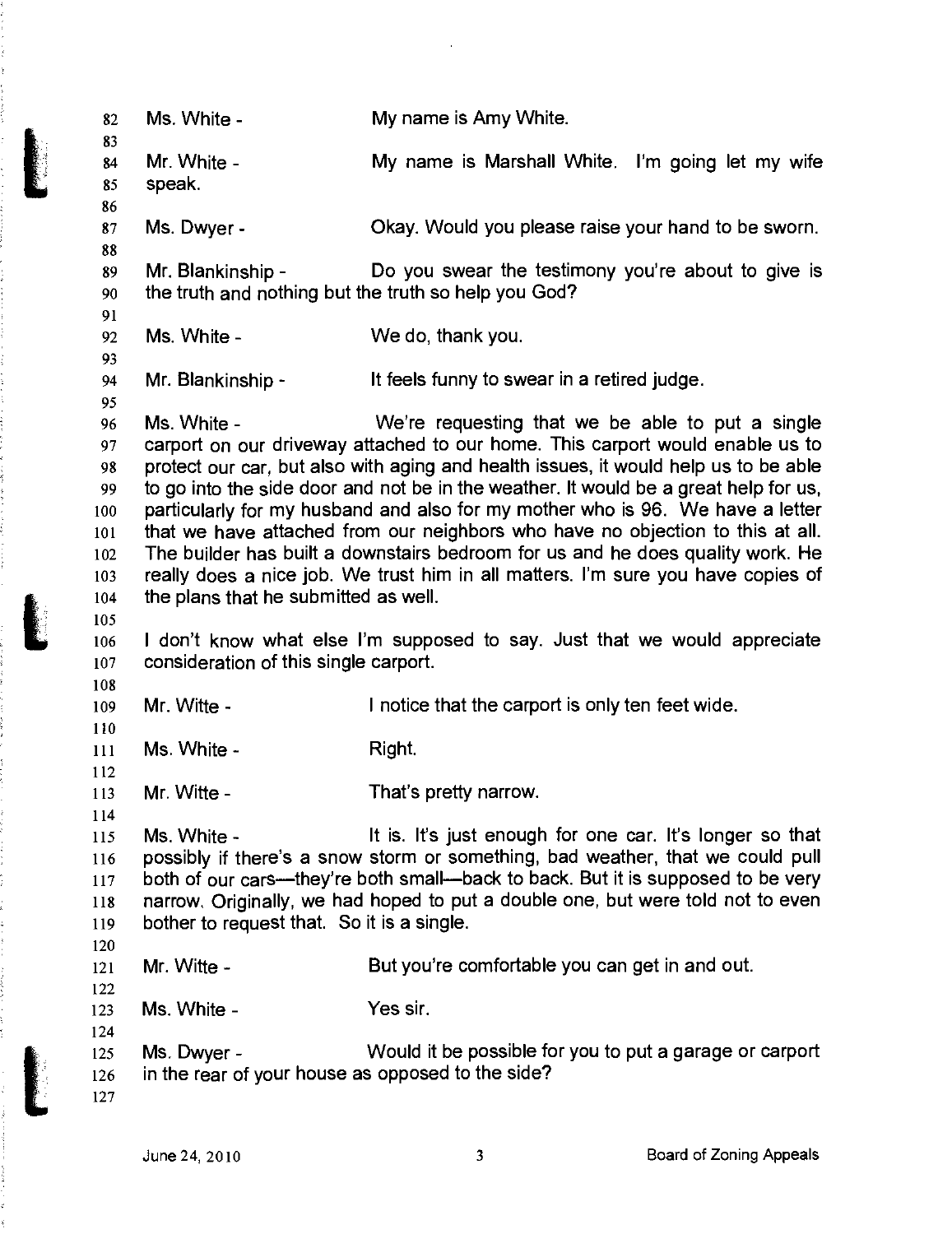128 Ms. White - Not the way it is at this time, no. The thing that would 129 be so great is that we do have a side door there that we could use for an 130 entrance. 131 132 Mr. White - We can't put it in the backyard because our bedroom 133 goes off the back of our house and it would be too close to where we park the 134 car. 135 136 Ms. Dwyer - When you made this application, did the County staff 137 make you aware of the Supreme Court case, the Cochran Case? 138 139 Ms. White - I don't believe so. Everybody's been very nice that 140 we've talked to. I don't recall that being mentioned. 141 142 Mr. Blankinship - That was the discussion that we had in my office 143 regarding the standards the Board has to apply, that are passed down to them 144 from State that they don't have any discretion over. That's the hardship about 145 how if there's any reasonable use of the property, they don't really have 146 **jurisdiction**. 147 148 Ms. Dwyer - The test that the Supreme Court has formulated for 149 Boards of Zoning Appeals based on the State law and the Constitution is that a 150 variance is an extraordinary remedy that is only to be granted to avoid an 151 unconstitutional result. So they use a test, what they call the threshold question 152 for the BZA in order for us to have jurisdiction over any variance request. The 153 way they have worded it is that we have to examine whether the effect of the 154 zoning ordinance on the property interferes with all beneficial use of the property. 155 If it does not, then we don't have authority to grant the variance. In other words, if 156 you still have use of the property, If you can still use and enjoy your home 157 without this variance, then we do not have the authority. That was the Supreme<br>158 Court case, the Cochran case. I just wanted to make you aware of that. 159 160 Mr. White - In other words, you don't consider, say, a little garage 161 there for parking cars inside of that as a necessity. 162 163 Ms. Dwyer- If you still have beneficial use of your home without 164 this variance, that's the test. 165 166 Mr. White - I suppose I'd have to say yes to that. But, 1 mean, this 167 is just an improvement to our home really. That's the way I look at anyway. 168 169 Ms. White - And to help for the aging process and health issues. 170 171 Ms. Dwyer - Any other questions or comments by Board 172 members? 173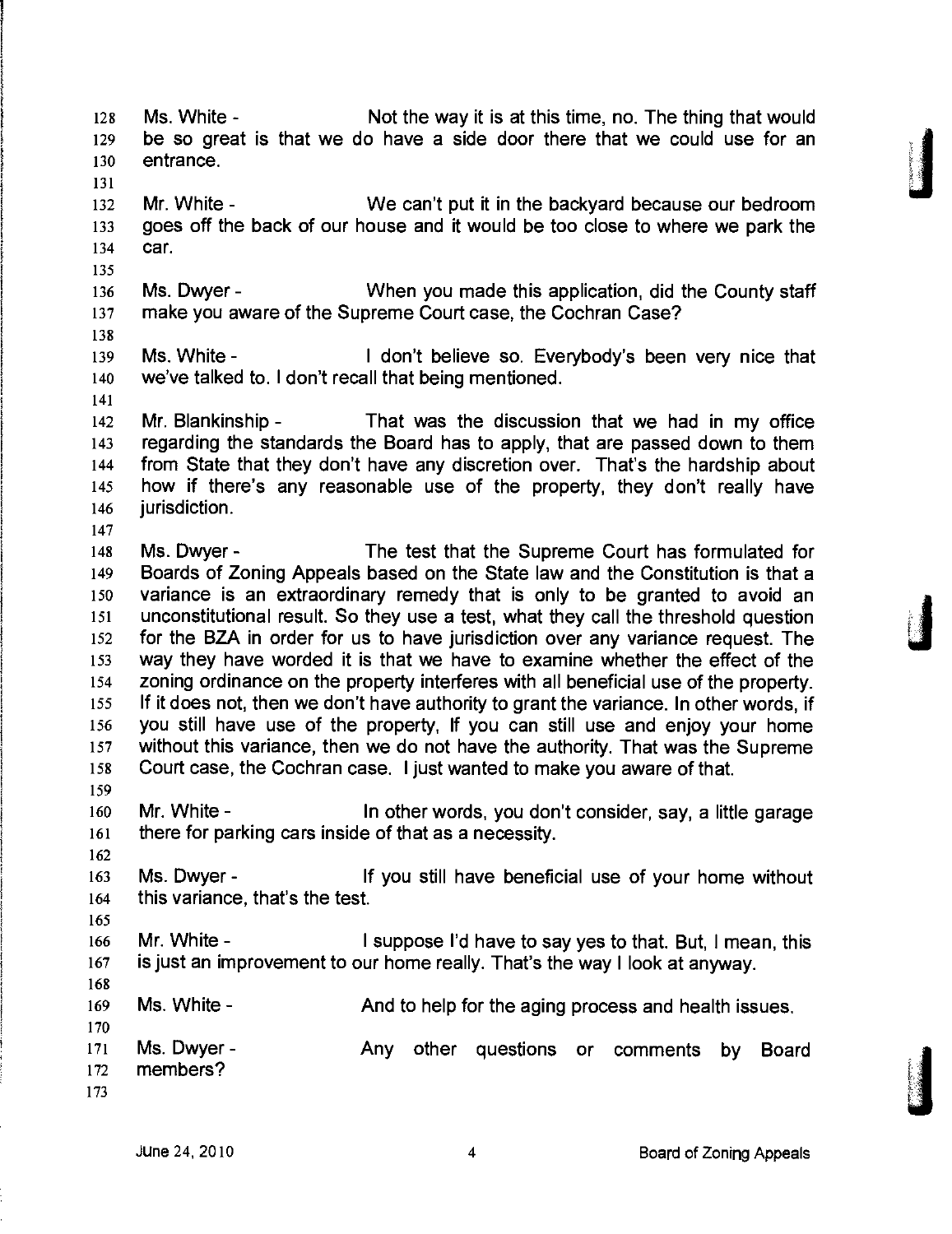174 Ms. Harris - Just one observation. From you neighbor Wayne and 175 Jo Anne [0:08:59]\* [unintelligible]?

177 Ms. White - Yes ma'am.

179 Ms. Harris - I noticed that they said they were not opposed to it 180 providing that the granting of such a variance complies with applicable laws and 181 the rules of the Board of Zoning Appeals. So that sort of gives a disclaimer, you 182 know, when it comes to our following the rules as applicable.

183

187

190

192

194

198

200

207

209

212

219

176

178

184 Ms. White - They have a carport as well and we have an azalea 185 garden in between the two. It would mean a lot to us to be able to have that; it 186 would help a lot.

188 Ms. Dwyer- Any questions by Board members? That concludes 189 your case.

191 Ms. White - I guess so, yes ma'am. Thank you.

193 Ms. Dwyer - Thank you so much.

**195 [After the conclusion of the public hearings, the Board discussed the case 196 and made its decision. This portion of the transcript is included here for 197 convenience of reference.]** 

**199 DECISION** 

201 Ms. Dwyer - Is there a motion on the case? All right, I will move to 202 deny the case. However much I might like to approve it, I believe I am duty-203 bound to follow the dictates of the Supreme Court. The Supreme Court has said 204 that if the applicant for a variance has beneficial use of the property without the 205 variance, then we simply do not have authority or jurisdiction to hear and 206 approve the case. So, for this reason, I would need to move to deny the case.

208 Ms. Harris - I second the motion.

210 Ms. Dwyer- It's moved and seconded. All in favor say aye. All 211 opposed say no. The ayes have it; the motion passes.

213 After an advertised public hearing and on a motion by Ms. Dwyer seconded by **214 Ms. Harris, the Board denied application A-006-10 , Mr. and Mrs. J. Mercer**  215 White, Jr.'s request for a variance from Section 24-94 to build a carport at 9323 216 Westmoor Drive (Westmoor) (Parcel 747-741-1131), zoned R-2A, One-family 217 Residence District (Tuckahoe). The least side yard setback and total side yard 218 setback are not met.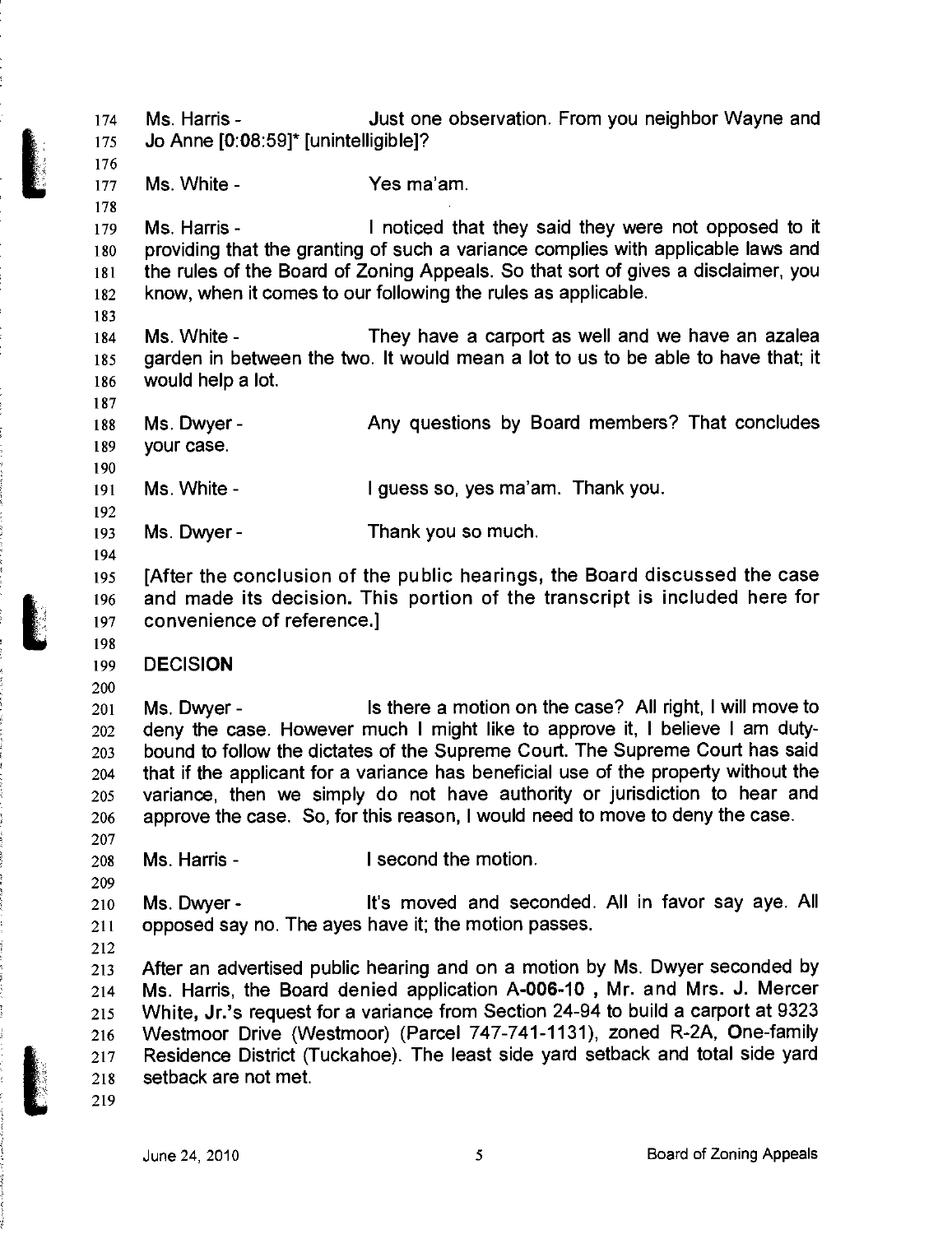220 Affinnative: Dwyer, Harris, Nunnally, Witte, Wright 5 221 Negative: 0 222 Absent: 0 223

224

225 Mr. Wright - Madam Chairman, I've made this point many times in 226 these cases. I think it's unjust to the property owner for this to happen. I think the 227 Supreme Court gave leeway to the legislature and/or the Board of Supervisors to 228 implement legislation that would enable this Board to exercise some discretion in 229 these matters. The Supreme Court has taken away all of our discretion. As you 230 know, we haven't' been able to approve a variance in years because of that. It's 231 there. If we could get our legislature or the Board of Supervisors to pursue 232 legislation that would not be based upon the constitutional Issue, which the Court 233 said they could do. But nobody will do anything about it. And as such, property 234 owners suffer. It pains me to have to follow this. The Supreme Court is so clear 235 on that, we don't have any discretion at all. It takes away our discretion to really 236 act on variances. I think it's against what the whole idea of the variance is. We 237 are supposed to be able to grant relief from the ordinance. Maybe the judge 238 could pursue that. I've been asking somebody to pursue that. We had that with 239 the pool situation and we finally changed that to a use permit so we would have 240 some discretion. They still have us locked in on these variances. Somebody 241 can't even just add a foot onto their house and encroach in a side yard or a 242 backyard because of the Cochran decision. We don't have the authority to even 243 consider the case. It's not right.

244

**246** 

**248** 

245 Mr. White - [Off microphone.] Thank you, Mr. Wright.

247 Ms. Dwyer - Any other comments. Ms. Harris?

249 Ms. Harris - I didn't mention some of what I was going to say. We 250 did have a case to come up before us very similar in which they had to go before 251 the Board, I believe, the Board of Supervisors. Finally I think they were satisfied 252 and you might want to consider that. That has happened. But as far as we are 253 concerned, the BZA is concerned, we are trying to follow the dictates of the 254 Supreme Court.

- 256 Mr. Wright It's not a complicated issue, really, if somebody would 257 address it. But evidently the squeaking wheel gets it.
- **258**

**255** 

259 Mr. Witte - The only reason you're here for the variance is 260 because it's attached to the house. Is that correct? Was it detached? **261** 

262 Mr. Wright - We can't give any variance at all if the property owner 263 has a useful use of the property. The house is there and the have a beneficial 264 use.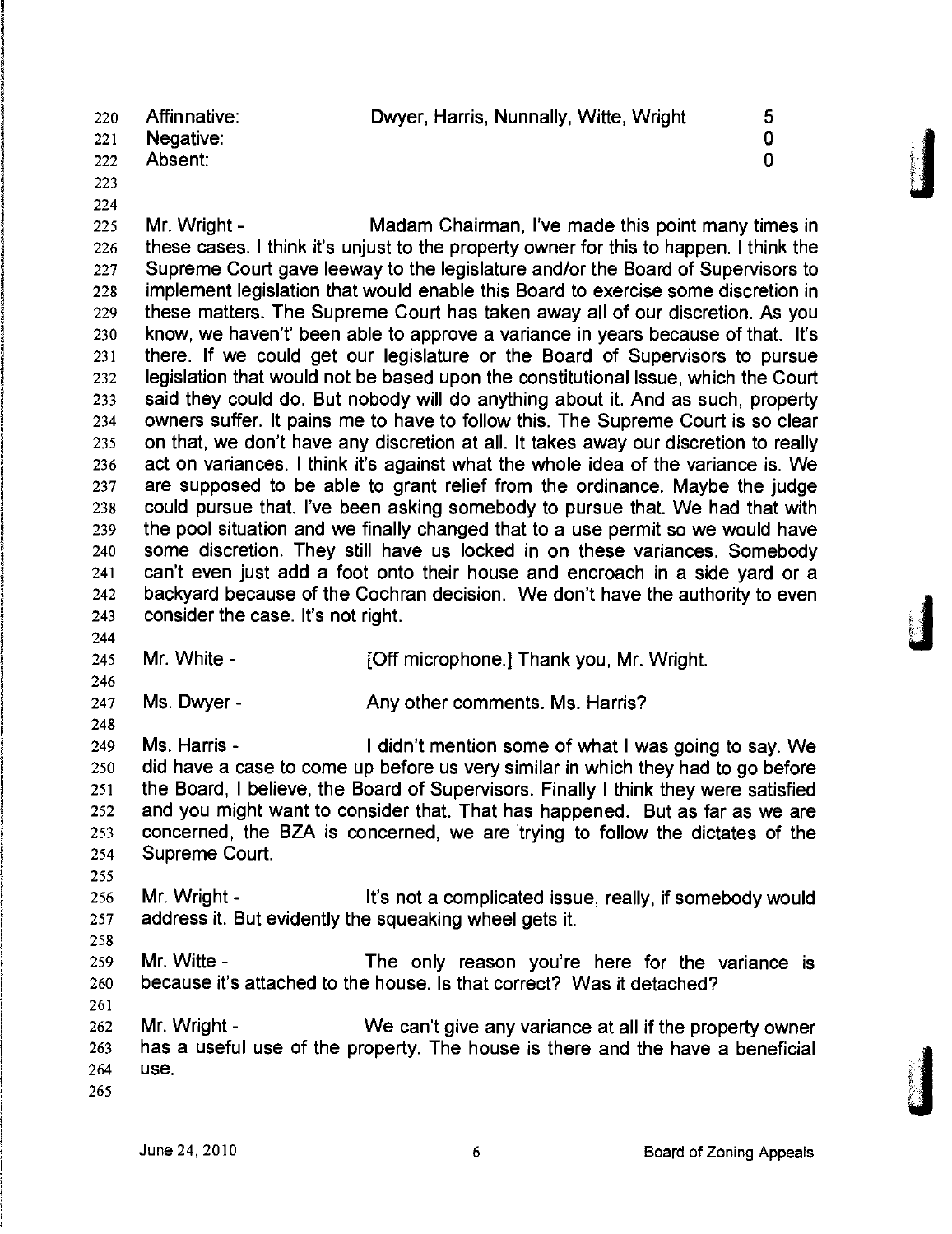| 266<br>267                      | Mr. Witte -                                                               | Well, I know, but-                                                                                                                                                                                                          |
|---------------------------------|---------------------------------------------------------------------------|-----------------------------------------------------------------------------------------------------------------------------------------------------------------------------------------------------------------------------|
| 268<br>269<br>270<br>271<br>272 | Mr. Blankinship -<br>That wouldn't have worked either.                    | A detached accessory structure would have to be ten<br>feet from the house and three feet from the property line. The way their property<br>is configured, that wouldn't have worked either. We did explore that with them. |
| 273<br>274<br>275               | Mr. Wright -                                                              | So we're in a bind, we really are. You can judge that<br>by our agenda. We don't have any variance cases anymore.                                                                                                           |
| 276<br>277                      | Ms. Dwyer -                                                               | Any other comments by Board members?                                                                                                                                                                                        |
| 278<br>279                      | Female -                                                                  | [Off microphone; inaudible.]                                                                                                                                                                                                |
| 280<br>281                      | Mr. Wright -                                                              | That's my recommendation.                                                                                                                                                                                                   |
| 282<br>283<br>284               | Ms. Dwyer -                                                               | That would entail a change to the County ordinance.<br>But that's certainly something any citizen could do to try to-                                                                                                       |
| 285<br>286<br>287<br>288        | Mr. Wright -                                                              | The Virginia law is where it should begin and that's<br>what the Supreme Court said, that our statute is based on the unconstitutional<br>situation. That would be alleviated if the statute would be changed.              |
| 289<br>290                      | Female:                                                                   | [Off microphone; inaudible.]                                                                                                                                                                                                |
| 291<br>292                      | Mr. Wright -                                                              | Talk to your legislature. That's where to begin.                                                                                                                                                                            |
| 293<br>294                      | Ms. Dwyer -                                                               | All right.                                                                                                                                                                                                                  |
| 295<br>296<br>297               | case.]                                                                    | [At this point, the transcript continues with the public hearing on the next                                                                                                                                                |
| 298<br>299<br>300<br>301<br>302 | UP-012-10<br>Industrial District (Three Chopt).                           | STRATFORD UNIVERSITY requests a temporary<br>conditional use permit pursuant to Section $24-116(c)(1)$ to allow a temporary<br>office trailer at 11100 W. Broad Street (Parcel 744-761-3043), zoned M-1, Light              |
| 303<br>304<br>305<br>306        | Ms. Dwyer -<br>be sworn.                                                  | is there anyone here in opposition to UP-012-10,<br>Stratford University? No opposition. Would you please raise your right hand to                                                                                          |
| 307<br>308<br>309               | Mr. Blankinship -<br>the truth and nothing but the truth so help you God? | Do you swear the testimony you're about to give is                                                                                                                                                                          |
| 310<br>311                      | Mr. Dustin -                                                              | i do.                                                                                                                                                                                                                       |
|                                 |                                                                           |                                                                                                                                                                                                                             |

 $\hat{\mathcal{A}}$ 

医心脏 医异常 医无色色的 电电子电阻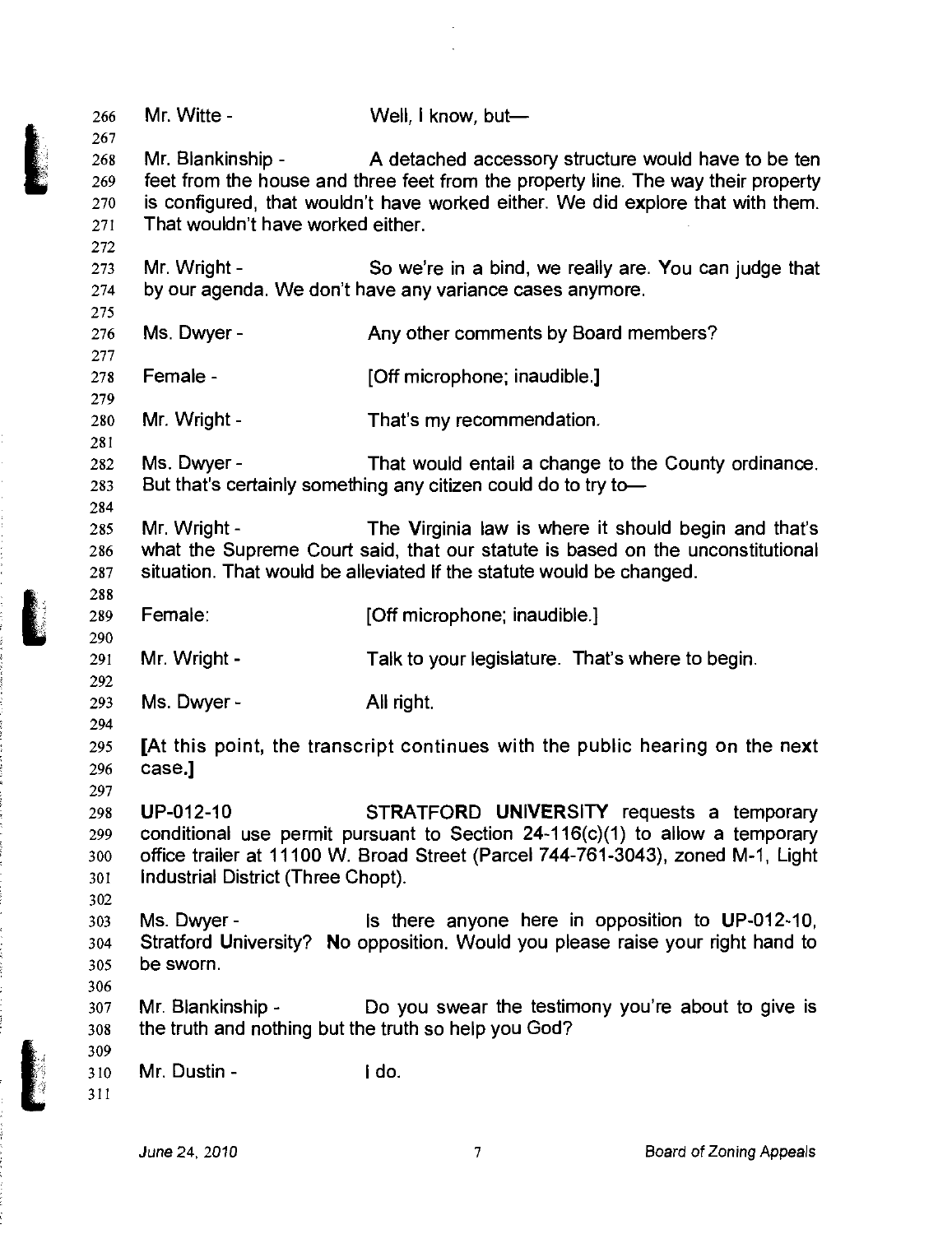312 Ms. Dwyer - Please state your name and your case. 313 314 Mr. Dustin- My name is Chip Dustin—D-u-s-t-i-n. Stratford 315 University has requested a temporary trailer to facilitate operations to register 316 students. The facility is currently under construction. Anticipated completion date 317 is September 15<sup>th</sup> and classes will start mid-October. Starting in July, they would 318 like to be able to register students for classes and the facility is not going to be 319 ready. There were some suggested conditions, which I'm aware of. Should I 320 address those at this point? 321 322 Mr. Wright - Sure, we need you to address those, 323 324 Ms. Dwyer- If you agree with them, you can just state that. If you 325 have any problems with any of them, that's what we'd like to hear. 326 327 Mr. Dustin - We accept the conditions. There is one point that 328 we'd like to make. We would suggest moving the trailer fonward to the west to the 329 first bank of islands, right in there. We would position the trailer there and then 330 have fencing behind the trailer from the front of the property to the corner and 331 then running along from the building. I have a diagram, if that would be helpful. 332 333 Ms. Dwyer - That would be helpful. 334 335 Mr. Dustin - The red notation designates where we originally 336 indicated the trailer would be. You can see we've moved it to the west about 30 337 feet. It is now designated in blue and the dashed line indicates where the fencing 338 would be. So we would effectively screen that entire front lot for students. We're 339 going to use standard construction fencing; that's also attached in that package 340 and you can see the signage that we're recommending that will go at the 341 entrance. 342 343 Mr. Wright- You're comfortable with suggested condition number 344 two? 345 346 Mr. Dustin - Yes. The parking lot at this point we expect to be 347 complete June  $30^{\text{th}}$  and we anticipate trailer delivery on July 1<sup>st</sup> or 2<sup>nd</sup>. So we 348 accept that. That trailer will not be in place until asphalt and curb-and-gutter is 349 complete. 350 351 Mr. Blankinship - That would be the main concern for staff, just looking 352 at this. You know if you'd put on your application the day after this meeting as 353 your starting time, which is reasonable, the site clearly is not ready, so we just 354 wanted to make sure that we weren't going to have students out there—of 355 course, you'd have a lot of issues if you had students going through an active 356 construction site to register. 357

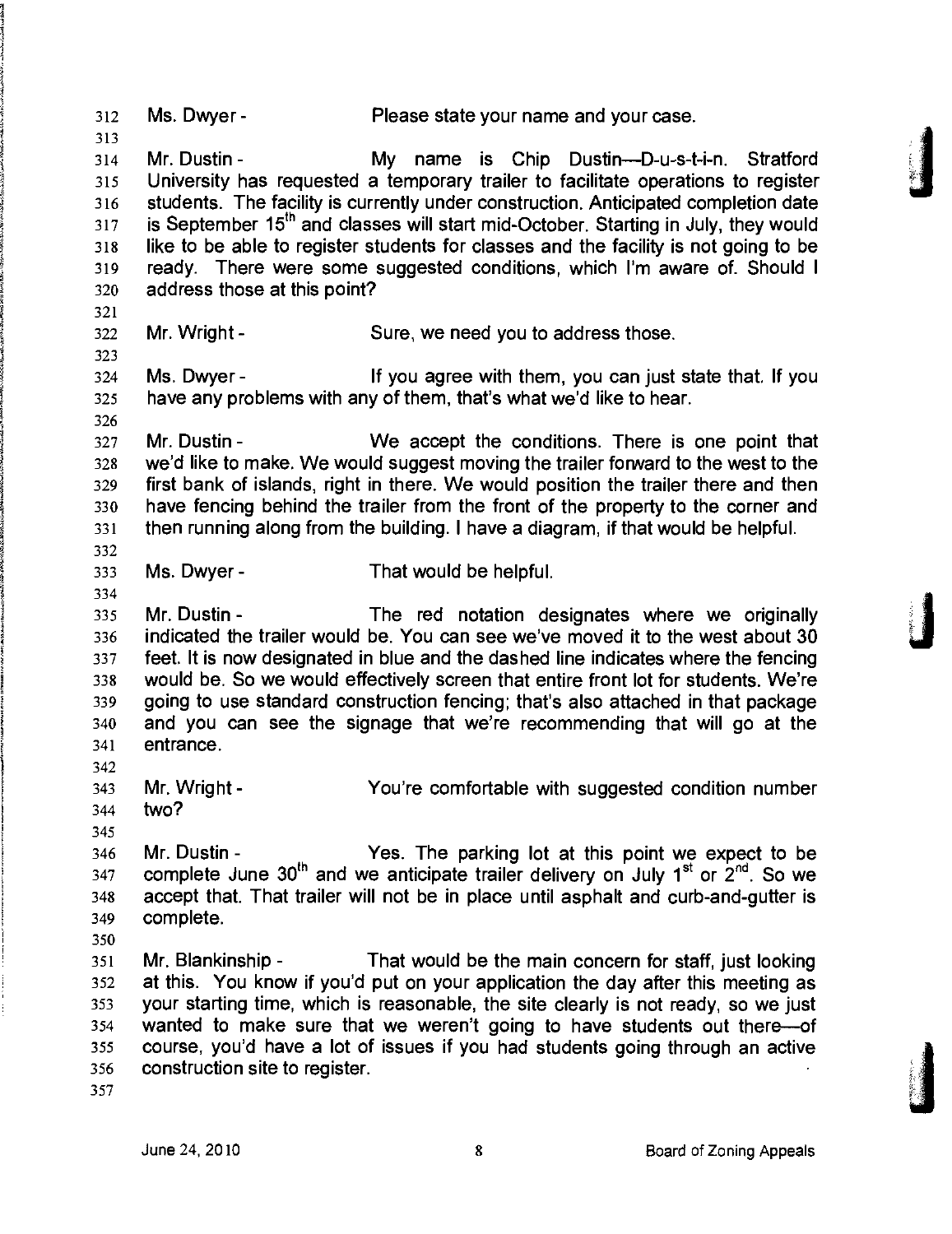| 358<br>359 | Mr. Dustin -                                      | Yes.                                                                                                                                                                       |
|------------|---------------------------------------------------|----------------------------------------------------------------------------------------------------------------------------------------------------------------------------|
| 360        | Mr. Blankinship -                                 | You don't need us to tell you that.                                                                                                                                        |
| 361        |                                                   |                                                                                                                                                                            |
| 362        | Ms. Dwyer -                                       | You have one access from Broad Street?                                                                                                                                     |
| 363        |                                                   |                                                                                                                                                                            |
| 364        | Mr. Dustin -                                      | There's one entrance to the property from Broad                                                                                                                            |
| 365        | Street.                                           |                                                                                                                                                                            |
| 366        |                                                   |                                                                                                                                                                            |
| 367        | Ms. Dwyer -                                       | I'm wondering if there will be a conflict between                                                                                                                          |
| 368<br>369 |                                                   | students and construction traffic at that point, at that entrance. That entry drive<br>that's not blocked off that goes to the rear of the building. I assume that's where |
| 370        | you're going to funnel the construction?          |                                                                                                                                                                            |
| 371        |                                                   |                                                                                                                                                                            |
| 372        | Mr. Dustin -                                      | Yes, that's correct. There will be a merging of traffic                                                                                                                    |
| 373        |                                                   | at that intersection. Student traffic, as you look at it from Broad Street to the                                                                                          |
| 374        |                                                   | right, the construction traffic will be directed to the rear of the building.                                                                                              |
| 375        |                                                   |                                                                                                                                                                            |
| 376        | Mr. Blankinship -                                 | You can also get to this property off of Brookriver. Is                                                                                                                    |
| 377        | that correct?                                     |                                                                                                                                                                            |
| 378        |                                                   |                                                                                                                                                                            |
| 379        | Mr. Dustin -                                      | You can, yes.                                                                                                                                                              |
| 380        |                                                   |                                                                                                                                                                            |
| 381        | Ms. Dwyer -                                       | But construction traffic will be coming from Broad.                                                                                                                        |
| 382        |                                                   |                                                                                                                                                                            |
| 383        | Mr. Dustin -                                      | Yes.                                                                                                                                                                       |
| 384        | Ms. Dwyer -                                       |                                                                                                                                                                            |
| 385<br>386 | that entry drive.                                 | It just looks like there's a lot of potential for conflict at                                                                                                              |
| 387        |                                                   |                                                                                                                                                                            |
| 388        | Mr. Wright -                                      | Well, there's a separate access when you come off                                                                                                                          |
| 389        |                                                   | the interstate. You pull over to come in there. There's a separate lane to access                                                                                          |
| 390        | this property.                                    |                                                                                                                                                                            |
| 391        |                                                   |                                                                                                                                                                            |
| 392        | Ms. Dwyer -                                       | Right. But I'm saying that both students and                                                                                                                               |
| 393        |                                                   | construction traffic will probably be using that same entrance. There's a potential                                                                                        |
| 394        |                                                   | for conflict at that first part of the parking area. So where will your signage be to                                                                                      |
| 395        | make it clear?                                    |                                                                                                                                                                            |
| 396        |                                                   |                                                                                                                                                                            |
| 397        | Mr. Dustin -                                      | If you look at the parking lot site plan, as you turn into                                                                                                                 |
| 398        |                                                   | that drive, there's an island that's essentially in front that you're facing. The                                                                                          |
| 399        | signage will be right there.                      |                                                                                                                                                                            |
| 400        |                                                   |                                                                                                                                                                            |
| 401        | Ms. Dwyer -<br>construction traffic in that area. | It will direct students to the right and prohibit                                                                                                                          |
| 402<br>403 |                                                   |                                                                                                                                                                            |
|            |                                                   |                                                                                                                                                                            |
|            |                                                   |                                                                                                                                                                            |

į

医单管 医单位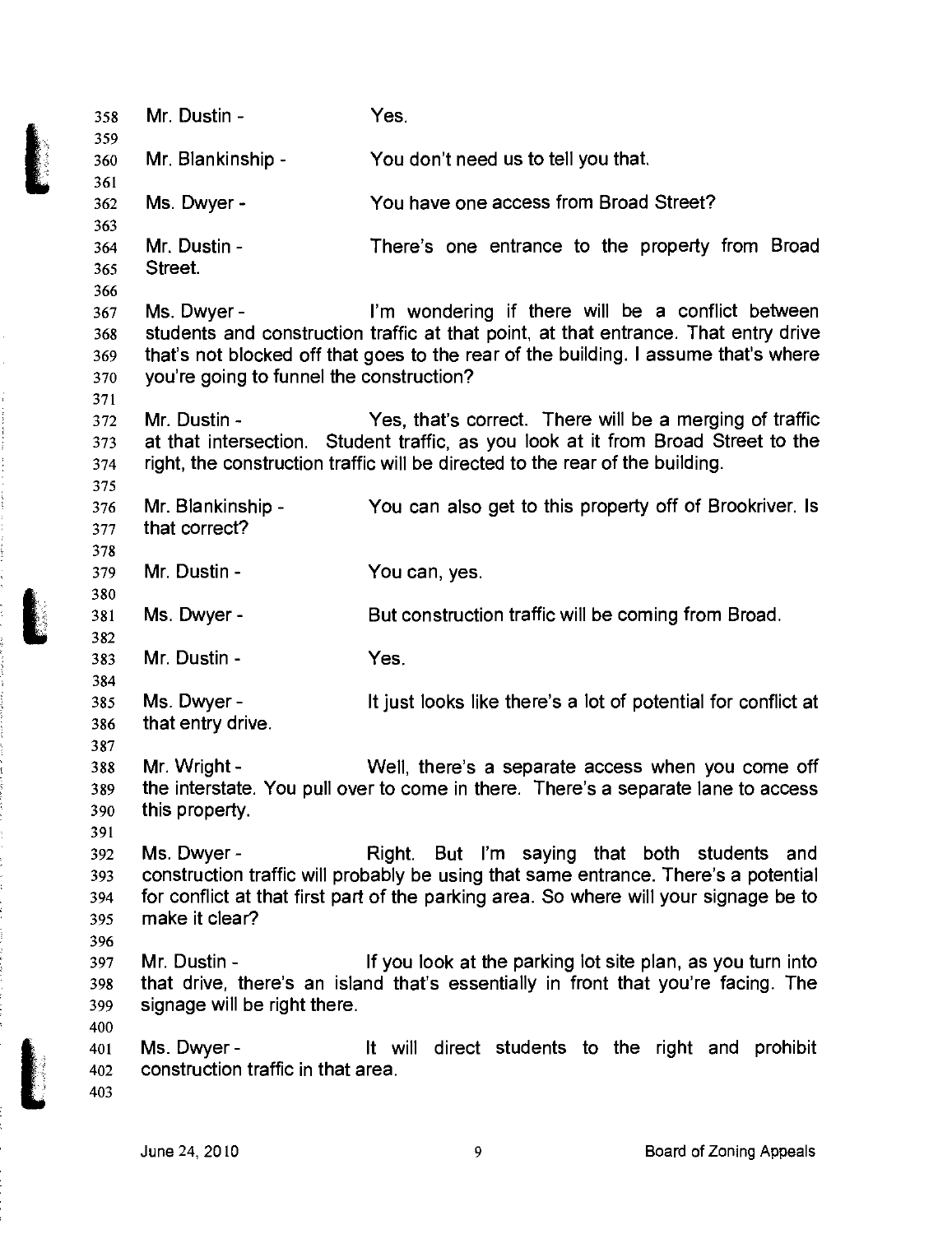404 Mr. Dustin - That's correct.

405

410

419

421

427

431

435

439

406 Ms. Harris - Mr. Dustin, on the aerial photo, if we can see that, 407 could you point out—I think this shows the entrance from Broad Street. Will you 408 point out where this trailer would be placed and let us know why you changed the 409 placement of the trailer from one place to the other.

411 Mr. Dustin- When we initially submitted this plan, the electrical 412 access required for the trailer was going to come essentially from the corner of 413 this building. But once we determined that there was still going to be construction 414 work being done on the exterior of the building—there's some facing work that 415 will not be complete by July  $1^{st}$ —we determined it would be a safer condition to 416 move the trailer to this location and then essentially fence behind the trailer and 417 then across the front. So essentially, we're trying to accommodate a safety issue 418 for the students.

420 Ms. Harris - On this, can you point out the entrance and exit?

422 Mr. Dustin - This is Broad Street and the entrance is right here. 423 We would have signage right here directing students to this parking area. 424 Construction traffic would continue along this side of the parking lot. They'd have 425 access to the front of the building behind the fencing so they can continue to the 426 back of the lot where we'll stage deliveries.

428 Ms. Dwyer - This is just a question. Would it be a good idea, do 429 you think, to continue the fencing along that access drive to keep the 430 construction traffic out of that parking area?

432 Mr. Dustin - We would certainly be willing to add additional fencing 433 on a third side. It is a six-foot high standard construction fence, which is fairly 434 visible. But from a safety standpoint, I'd be happy to add that.

436 Ms. Dwyer - You're on a very tight time schedule and sometimes 437 there are construction delays. That has happened. What happens if you need 438 the trailer beyond the date that you have—

440 Mr. Dustin - We have allowed two weeks at this point. We are on 441 a tight construction schedule. The construction team assures me that we'll have 442 the certificate of occupancy mid-September. We have the trailer through October  $443$   $1^{st}$ . At this point, we don't anticipate going over schedule. 444

445 Ms. Dwyer - I don't know how the rest of the Board feels, but if you 446 wanted to add some time to that October  $1<sup>st</sup>$  date, 1 would be certainly—

447 448 Mr. Dustin - If we have the ability to modify that and add 30 days, 449 that would certainly give us an extra window.

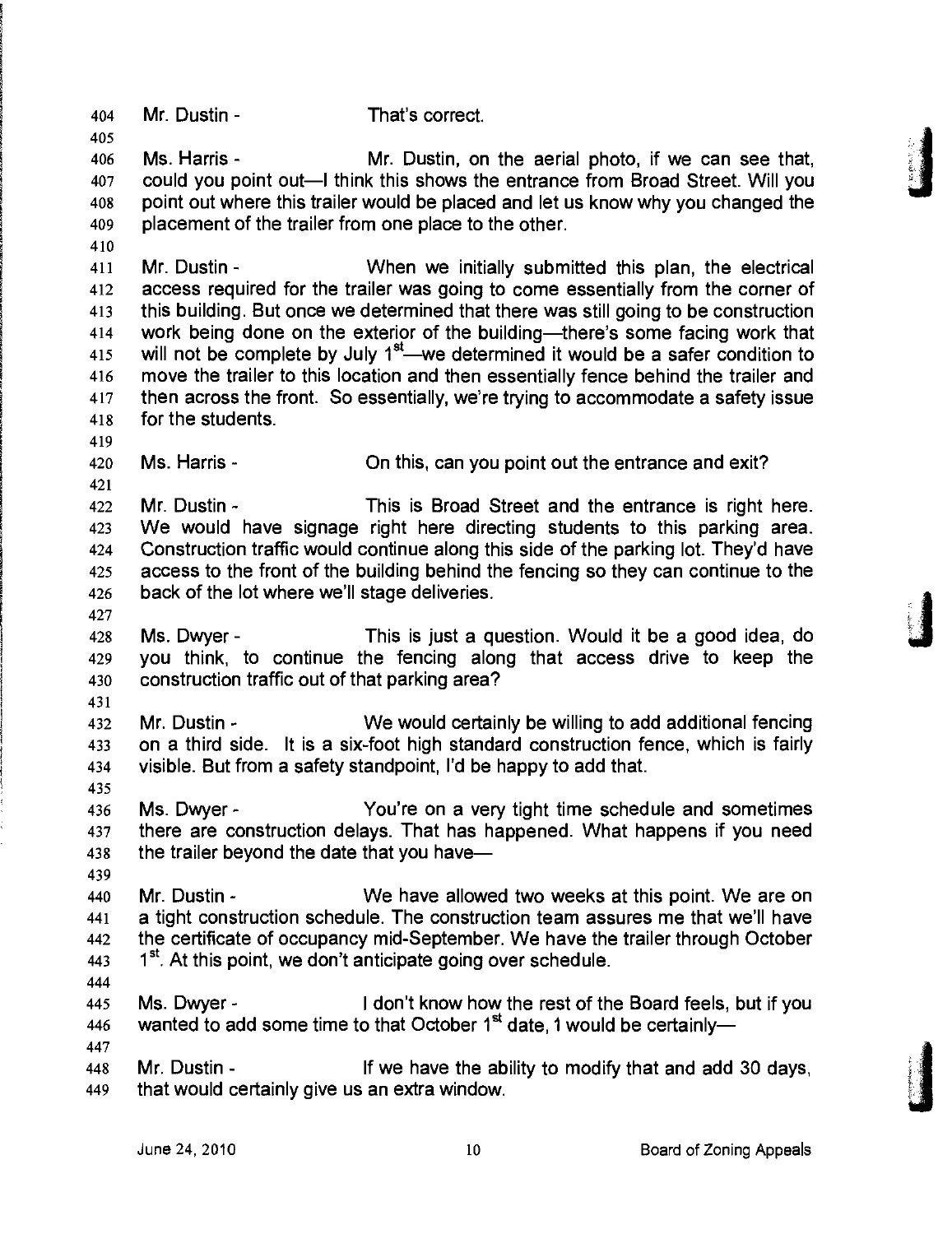| 451        | Mr. Blankinship -                                   | We took the October date just off of their application,                          |
|------------|-----------------------------------------------------|----------------------------------------------------------------------------------|
| 452        | so staff doesn't have any objection to that either. |                                                                                  |
| 453        |                                                     |                                                                                  |
| 454        | Mr. Wright -                                        | I think we should add something just to give you a                               |
|            |                                                     |                                                                                  |
| 455        | little leeway.                                      |                                                                                  |
| 456        |                                                     |                                                                                  |
| 457        | Mr. Dustin -                                        | Very good.                                                                       |
| 458        |                                                     |                                                                                  |
| 459        | Ms. Dwyer -                                         | Other questions by Board members? Anything else                                  |
| 460        | you'd like to add to your presentation?             |                                                                                  |
| 461        |                                                     |                                                                                  |
| 462        | Mr. Dustin -                                        | No. Thank you for your consideration.                                            |
| 463        |                                                     |                                                                                  |
| 464        | Mr. Nunnally -                                      | What time are you going to change that to,                                       |
| 465        | November?                                           |                                                                                  |
| 466        |                                                     |                                                                                  |
| 467        | Ms. Dwyer -                                         | November 1 <sup>st</sup> . Is that 30 days?                                      |
|            |                                                     |                                                                                  |
| 468        |                                                     |                                                                                  |
| 469        | Mr. Blankinship -                                   | Yes.                                                                             |
| 470        |                                                     |                                                                                  |
| 471        | Mr. Dustin -                                        | Thanks again.                                                                    |
| 472        |                                                     |                                                                                  |
| 473        |                                                     | [After the conclusion of the public hearings, the Board discussed the case       |
|            |                                                     |                                                                                  |
| 474        |                                                     | and made its decision. This portion of the transcript is included here for       |
| 475        | convenience of reference.]                          |                                                                                  |
| 476        |                                                     |                                                                                  |
|            |                                                     |                                                                                  |
| 477        | <b>DECISION</b>                                     |                                                                                  |
| 478        |                                                     |                                                                                  |
| 479        | Ms. Dwyer -                                         | Is there a motion on the case?                                                   |
| 480        |                                                     |                                                                                  |
| 481        | Mr. Wright -                                        | I move we approve this with the relocation of the                                |
| 482        |                                                     | trailer as proposed and the date change to November 1 <sup>st</sup> .            |
| 483        |                                                     |                                                                                  |
| 484        | Ms. Dwyer -                                         | Get clarification on the condition number. That was                              |
| 485        |                                                     | Condition #7. Change that from October to November. And we are incorporating     |
| 486        |                                                     | this new drawing, these new presentations are part of this case that shows the   |
| 487        |                                                     | new location of the trailer, the type of fencing, and the sign. Right. Motion by |
| 488        | Mr. Wright. Is there a second?                      |                                                                                  |
| 489        |                                                     |                                                                                  |
| 490        | Mr. Witte -                                         | I second it.                                                                     |
|            |                                                     |                                                                                  |
| 491        |                                                     |                                                                                  |
| 492        | Ms. Harris -                                        | I have a question. Did we not say we would also add                              |
| 493<br>494 | the extended fencing?                               |                                                                                  |

 $\frac{1}{2}$ 

ミー・ミー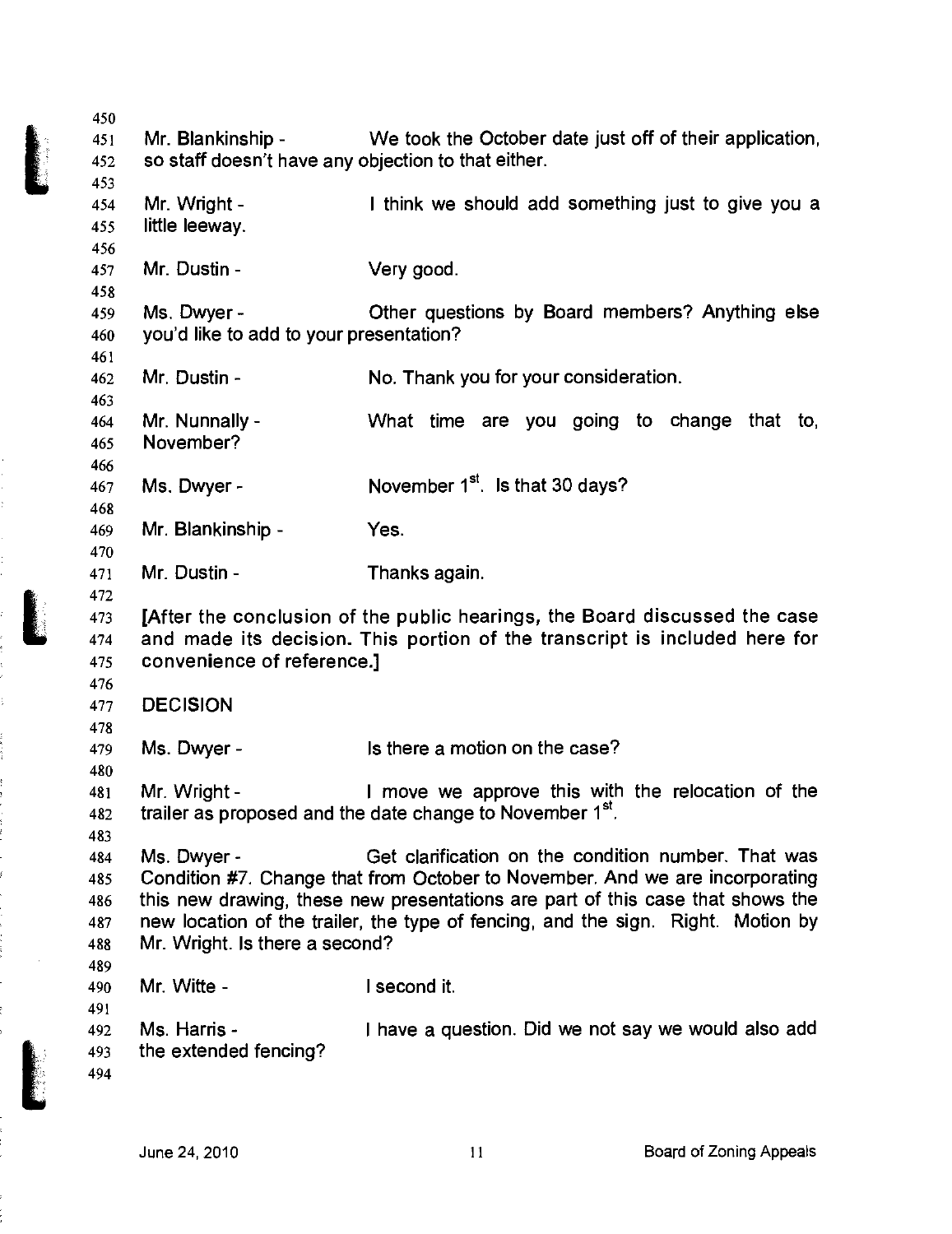495 Mr. Wright - I think Mr. Blankinship noted that. That should be 496 included. He agreed to that. 497

498 Ms. Dwyer - That's a notation staff is going to make on the— All 499 right. Any other discussion?

501 Motion to approve the case with amendments. That's been seconded. All in 502 favor say aye. All opposed say no. The ayes have it; the motion passes.

503

500

504 After an advertised public hearing and on a motion by Mr. Wright, seconded by **505 Mr. Witte, the Board approved application UP-012-10, Stratford University's**  506 request for a temporary conditional use permit pursuant to Section 24-116(c)(1) 507 to allow a temporary office trailer at 11100 W Broad Street (Parcel 744-761- 508 3 0 43), zoned M-1, Light Industrial District (Three Chopt). The Board approved 509 the use permit subject to the following conditions:

510

511 1. [AMENDED] Only the improvements shown on the plot plan and building 512 design filed with the application, as modified by the plan submitted at the public 513 heanng, may be constructed pursuant to this approval. Any additional 514 improvements shall comply with the applicable regulations of the County Code. 515 Any substantial changes or additions to the design or location of the 516 improvements may require a new use permit.

517

518 2. The trailer shall not be placed on the property until the construction of the 519 parking lot is completed.

520

521 3. The trailer shall only be used for those items directly related to the operation 522 of Stratford University.

523

524 4. The trailer and any parking area used by prospective students or staff shall be 525 fenced off by temporary fencing at least five feet in height. The fencing shall be 526 removed at the same time as the trailer is removed. 527

528 5, A sign shall be placed at the entrance to the site directing prospective 529 students to the trailer and making clear that no construction equipment shall be 530 allowed within the fenced area around the trailer and its associated parking.

532 6. Any exterior lighting associated with the trailer shall be shielded to direct light 533 away from adjacent property or streets.

534

537

531

535 7. [AMENDED] The trailer shall be removed from the property on or before 536 November 1, 2010 at which time this permit shall expire.

538 8. The trailer shall be skirted on all sides with a durable material as required by 539 the building code for a permanent installation.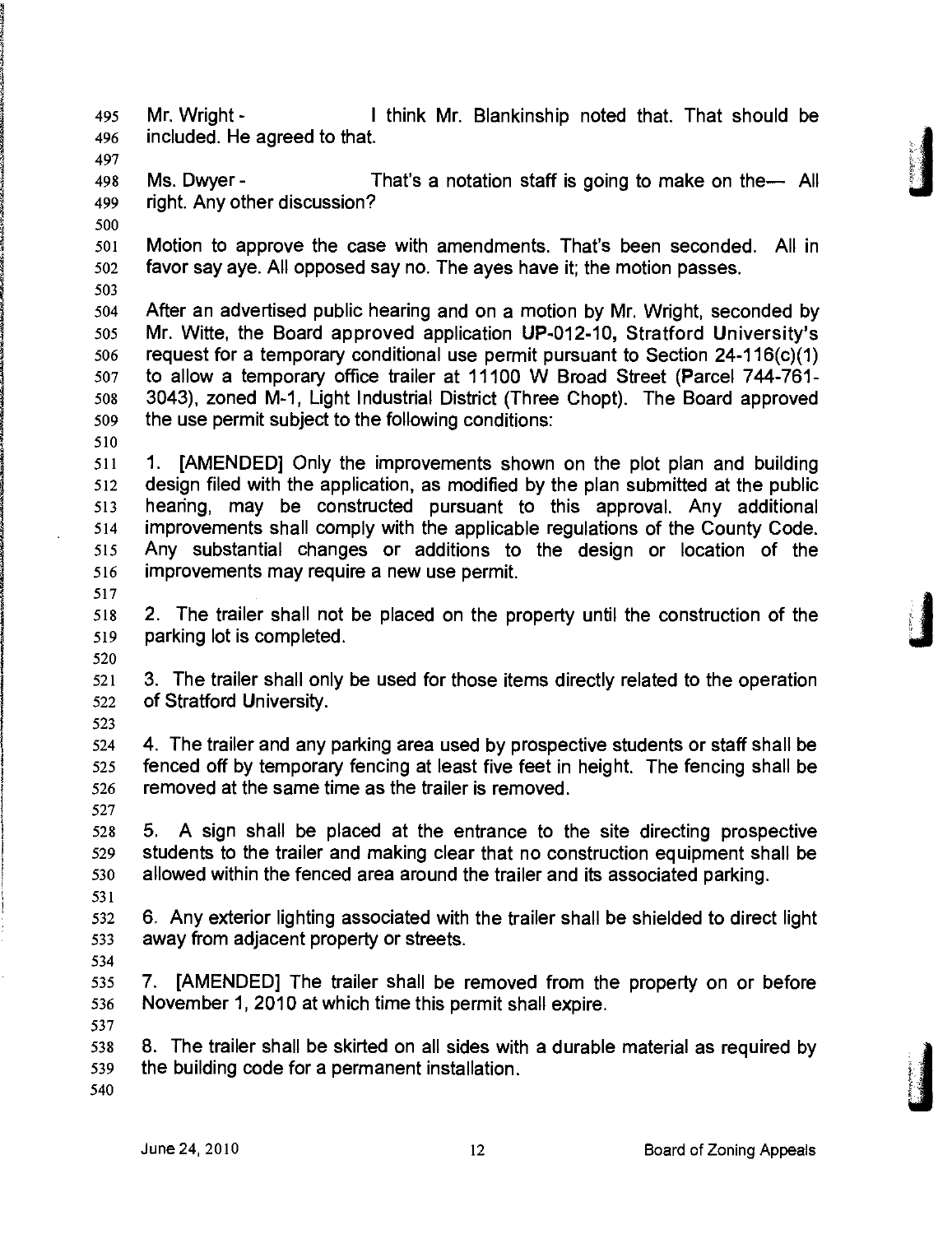9. The bathroom in the trailer shall be connected to sanitary facilities approved 541 by the Virginia Department of Health. This facility shall be screened from 542 adjacent property. 543 544 545 Dwyer, Harris, Nunnally, Witte, Wright 5 Affirmative: 546 547 Negative: 0 Absent:  $\overline{0}$ 548 549 550 551 **[At this point, the transcript continues with the public hearing on the next**  552 **case.]**  553 UP-013-10 LEONARD MCGHEE requests a conditional use 554 permit pursuant to Section 24-95(i)(4) to allow a swimming pool in the side yard 555 at 10245 Greenwood Road (Greenwood Park) (Parcel 780-764-2262), zoned R-556 4, One-family Residence District (Fairfield). 557 558 Ms. Dwyer - Is there anyone here in opposition to this case? No 559 560 opposition. Would you please raise your right hand to be sworn. 561 562 Mr. Blankinship - Do you swear the testimony you're about to give is the truth and nothing but the truth so help you God? 563 564 Mr. McGhee - Yes. 565 566 Ms. Dwyer - Would you please state your name and state your 567 case. 568 569 570 Mr. McGhee - Leonard McGhee. 571 572 Ms. McGhee - Rae Anne McGhee. 573 Mr. McGhee - 574 M-c-g-h-double e. 575 576 Ms. Dwyer - Ma'am, you first name was? 577 Ms. McGhee - 578 Rae, R-a-e. 579 Ms. Dwyer - 580 All right. 581 Ms. McGhee - I purchased the house back in March when we had 582 moved down here from Western Maryland. The house that I sold had a pool. So 583 I didn't know there were any problems with putting a pool on our property when 584 we bought this, so I've already purchased the pool. That's when we started 585

586

checking into things. We have a septic system and where I wanted to put the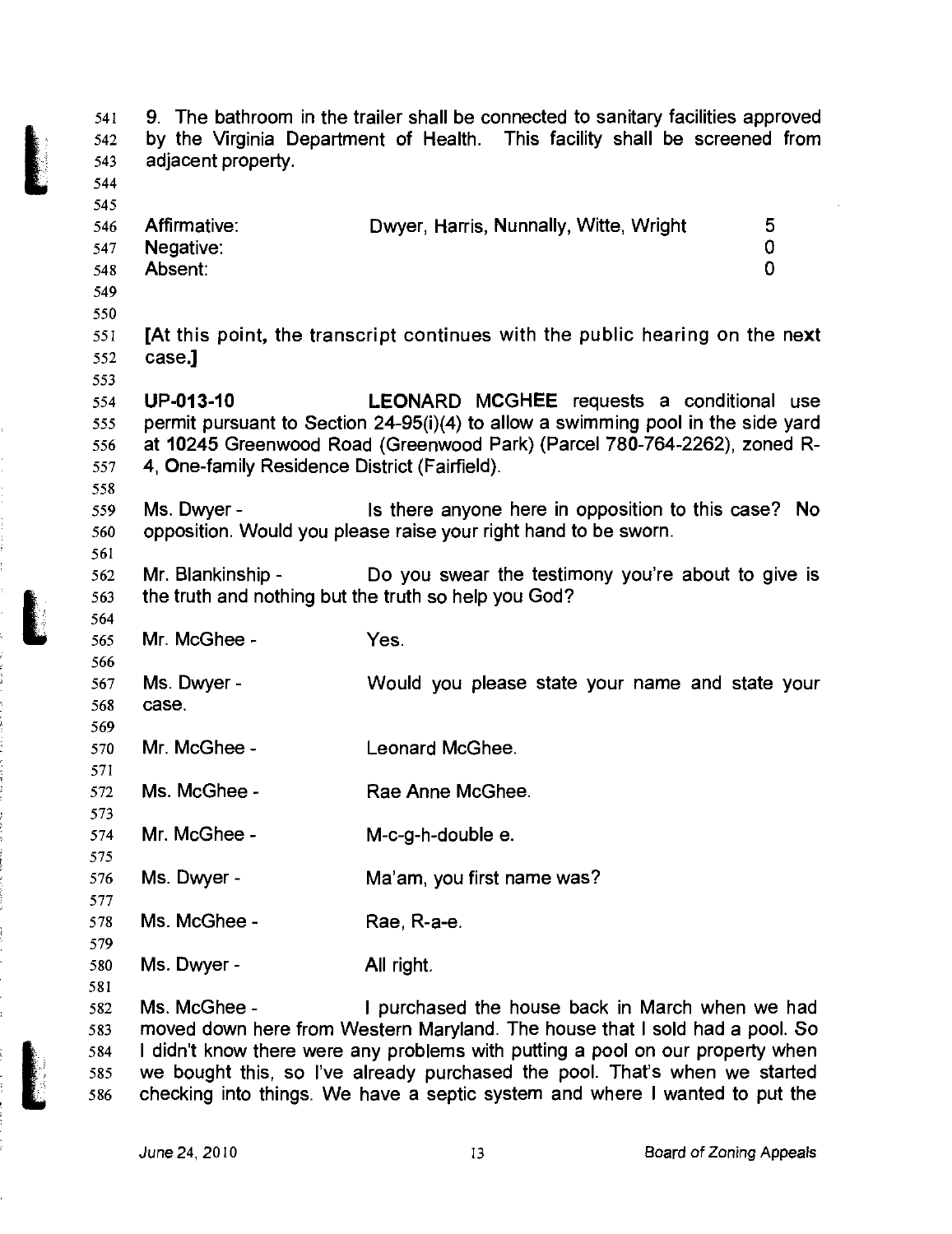587 pool it cannot be put because of the drain field. We would have to move the pool 588 closer to the front of the house and that's where we are right now. We're just 589 here for any kind of advice you could give us. I can't put the pool in the back of 590 the house because that's where the driveway runs in. And then there is another 591 property behind us with a privacy fence. From what I understand, the house used 592 to face Davis Street and then when they did the remodel, they made it facing 593 Greenwood. So I guess that's why the driveway comes in off of Davis Street. All I 594 can say is it's a nice pool. I can put a privacy fence up. The property is a nice 595 piece of property. Basically, that's all.

596

597 Mr. McGhee - We do accept the suggested conditions. When you 598 say the front plane of the house, are you including the porch? The porch stands 599 eight feet off of the house. Are you calling the front of the porch the front plane or 600 the main brick?

601

602 Mr. Blankinship - We were looking at the brick wall. If you do that, it's 603 definitely going to squeeze you. You might not be able to use a 24-foot pool or 604 you may need to relocate that drain field line. Don't be in too big of a hurry to 605 agree to that condition. Let me just say that sometimes the staff puts a condition 606 on that we anticipate the applicant will not accept and then it's between you and 607 the Board members to negotiate a solution that will work for you. The Board 608 wants to be as reasonable and flexible as they can be within the constraint of 609 protecting the neighbors and the neighborhood. Don't feel like it's all or nothing, 610 that if you don't accept that condition they're going to deny your permit. This is 611 the opportunity to discuss the details.

612

613 Ms. McGhee - I would like to say one more thing. I can't do it right 614 now because of the money constraints that I have, but I would like to eventually 615 hook onto the County sewer. Due to just buying this house and relocating down 616 here, I don't have the funds available to me right now. That would probably be 617 about \$5600. I don't know if there are any grants or anything like that that I could 618 apply for. However, my husband is Creek Indian and we have applied for a grant 619 through his tribe for a home improvement loan to see if we could come up with 620 the \$5600 to do that. Then I don't think there would be a problem. Then I could 621 move the pool back to where I wanted it originally. But it's just with the economy 622 the way it is and all the money I put out for my house I just bought, I really don't 623 have the funding available to me unless I get a loan.

624 625 Ms. Dwyer - Where did you want the pool? 626 627 Ms. McGhee - I would like to have the pool right off the back porch. 628 629 Mr. Blankinship - Before you start. This is rotated so that north is at the 630 bottom of this page. 631

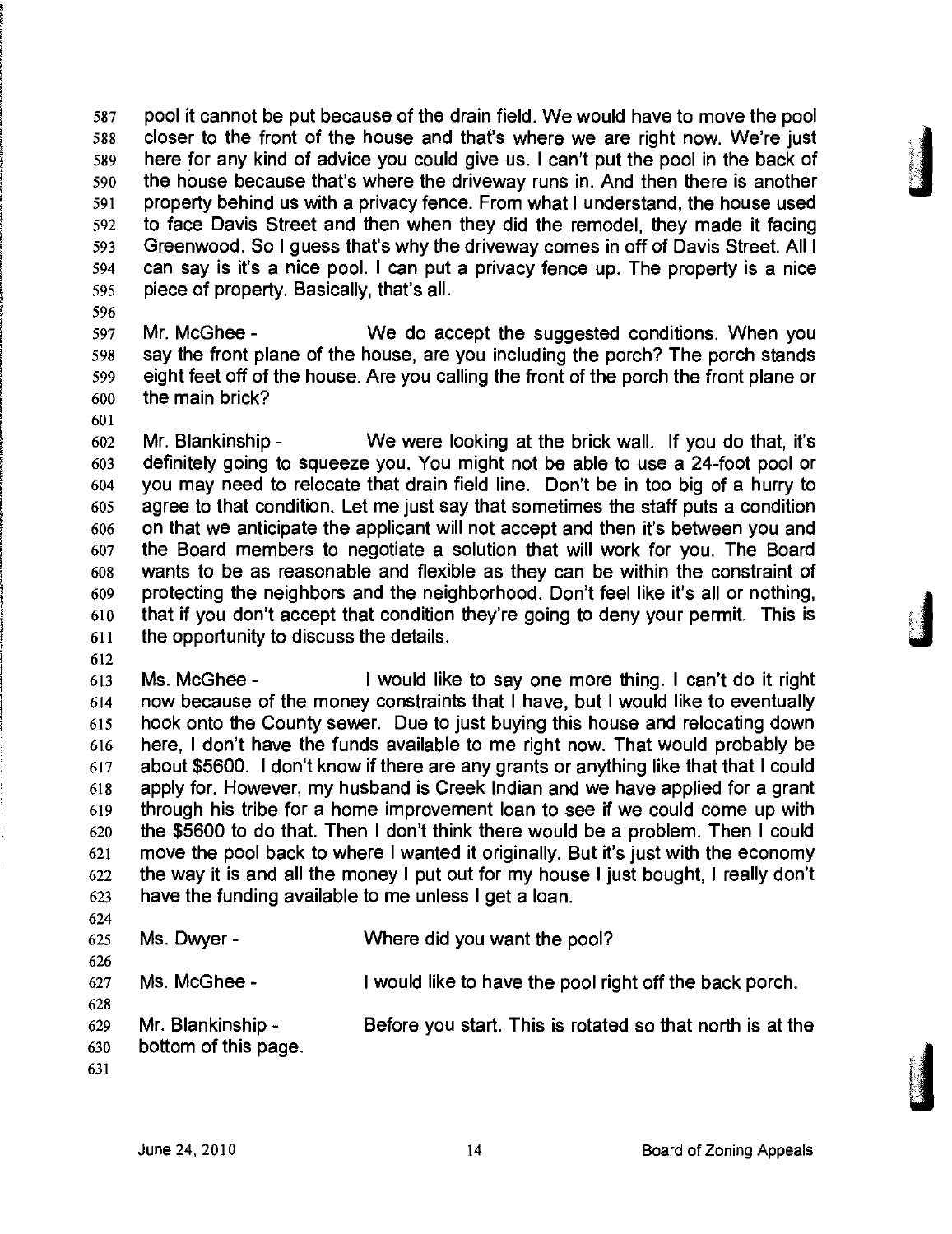632 633 634 635 636 637 Mr. McGhee - Correct. Back here where it says the board deck and steps, we would like to put it three to five feet off of that biggest portion sticking out of the house. That is the upstairs deck. The stairs you see closest to the house, those are going down. We would be within three to five feet of that, but at the time, I would be within like five feet also of the septic tank. So that's why we're trying to—

638 Ms. McGhee - They told us we had to be ten feet away from the 639 septic tank. 640 641 642 Mr. Blankinship - Ten feet. 643 Ms. McGhee - That's why that location won't work at this time. 644 645 It would still be in the side yard, though, wouldn't it? 646 Mr. Wright - 647 Yes sir, it would still require the use permit. Mr. Blankinship - 648 649 Ms. Dwyer - But it would not be in the front yard. 650 651 Mr. Blankinship - That's correct. 652 653 654 Mr. McGhee - No, it would not. 655 656 Ms. Dwyer - If you removed the shed, could you put it in that back 657 corner. 658 659 Mr. McGhee - No, that's a concrete slab. I mean, I could remove the 660 slab. 661 Ms. McGhee - i think that would go into the drainage field. The 662 problem with everything is the house was built in 1943. The Health Department 663 person came out and told us that there's usually a cap on it that points to the 664 direction of the drain field. There was not a cap on it that did that, I guess 665 because of the age of it. So we're basically going by what we think is the drain 666 field from what everybody's told us. The best thing I could do is probably—and 667 I'm hoping that I can do it within the next—get hooked onto the County. I've 668

670 671

669

677

|     | $672$ Mr. Wright -                                      | Where is the hookup to that, Ben?                                                                                                                                                                                                |
|-----|---------------------------------------------------------|----------------------------------------------------------------------------------------------------------------------------------------------------------------------------------------------------------------------------------|
| 673 |                                                         |                                                                                                                                                                                                                                  |
|     | $\sim$ $\sim$ $\sim$ $\sim$ $\sim$ $\sim$ $\sim$ $\sim$ | $\mathbf{H}$ , and the set of the set of the set of the set of the set of the set of the set of the set of the set of the set of the set of the set of the set of the set of the set of the set of the set of the set of the set |

674 675 676 Mr. Blankinship - Road, I believe, It's in the street. It's in both Greenwood and Davis

never had a septic tank before so I'm not familiar with all the restraints and stuff

Mr. Wright -

that you have to have.

It's accessible.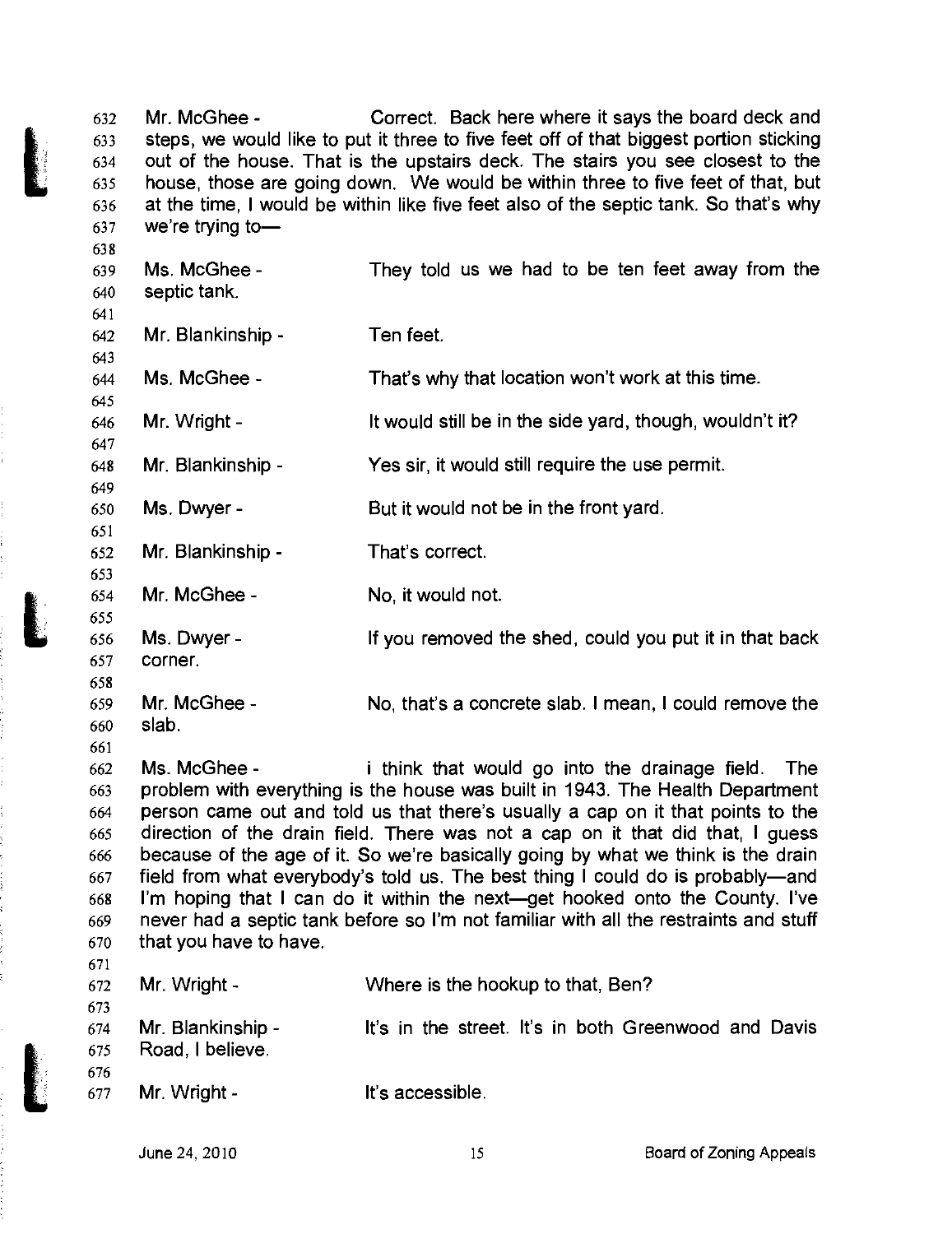| 679<br>680                             | Mr. Blankinship -                                                         | Yes, it's definitely accessible.                                                                                                                                                                                                                                                                   |
|----------------------------------------|---------------------------------------------------------------------------|----------------------------------------------------------------------------------------------------------------------------------------------------------------------------------------------------------------------------------------------------------------------------------------------------|
| 681<br>682                             | Ms. McGhee -                                                              | Yes It is.                                                                                                                                                                                                                                                                                         |
| 683<br>684<br>685                      | Mr. Blankinship -<br>they can.                                            | They've meet with Public Utilities and been told that                                                                                                                                                                                                                                              |
| 686<br>687                             | Mr. Wright -                                                              | That would solve a lot of your problems.                                                                                                                                                                                                                                                           |
| 688<br>689<br>690<br>691<br>692<br>693 | Ms. McGhee -<br>pool on the property.                                     | Yes, it's just money. I sold a house in Westem<br>Maryland and put basically the biggest part of the money on my house to buy it<br>here because we had relocated. Then I, of course, bought the pool because I<br>never thought in my wildest dreams there would be a problem with installing the |
| 694<br>695                             | Mr. Witte -                                                               | So you already have the pool.                                                                                                                                                                                                                                                                      |
| 696<br>697<br>698<br>699               | Ms. McGhee -                                                              | Yes, I've already bought and paid to have it installed.<br>I wouldn't have done that if I knew there were any problems. I was just trying to<br>get a house comparable to what I moved from up in Western Maryland.                                                                                |
| 700<br>701<br>702                      | Mr. McGhee -                                                              | The two trees that you were talking about that are in<br>our yard, the tops of them are practically falling out. It does bear leaves.                                                                                                                                                              |
| 703<br>704                             | Ms. McGhee -                                                              | But I'm not going to cut them down.                                                                                                                                                                                                                                                                |
| 705<br>706<br>707                      | Mr. McGhee -<br>is a cedar. The cedar tree was removed.                   | There's one there, the oak, and the one right behind it                                                                                                                                                                                                                                            |
| 708<br>709                             | Mr. Blankinship -                                                         | Is there another oak?                                                                                                                                                                                                                                                                              |
| 710<br>711                             | Mr. McGhee -                                                              | There's another oak back—there it is, yeah.                                                                                                                                                                                                                                                        |
| 712<br>713<br>714                      | Mr. Blankinship -<br>Either you have the pool or you have the cedar tree. | I don't think there's a way to save the cedar tree.                                                                                                                                                                                                                                                |
| 715<br>716<br>717<br>718               | Ms. McGhee -                                                              | Yes. And that's what I had planned to do is to take<br>the cedar tree out and leave the other two, because I do like my trees on my<br>property. Of course I can put the privacy fence up; that won't be a problem.                                                                                |
| 719<br>720<br>721<br>722               | Mr. Blankinship -                                                         | If you put the privacy fence where the staff<br>recommended, that is in line with the front wall-not the porch, but the front wall<br>of the house-your pool location as shown is not going to work.                                                                                               |
| 723                                    | Ms. McGhee -                                                              | Mmm-hmm.                                                                                                                                                                                                                                                                                           |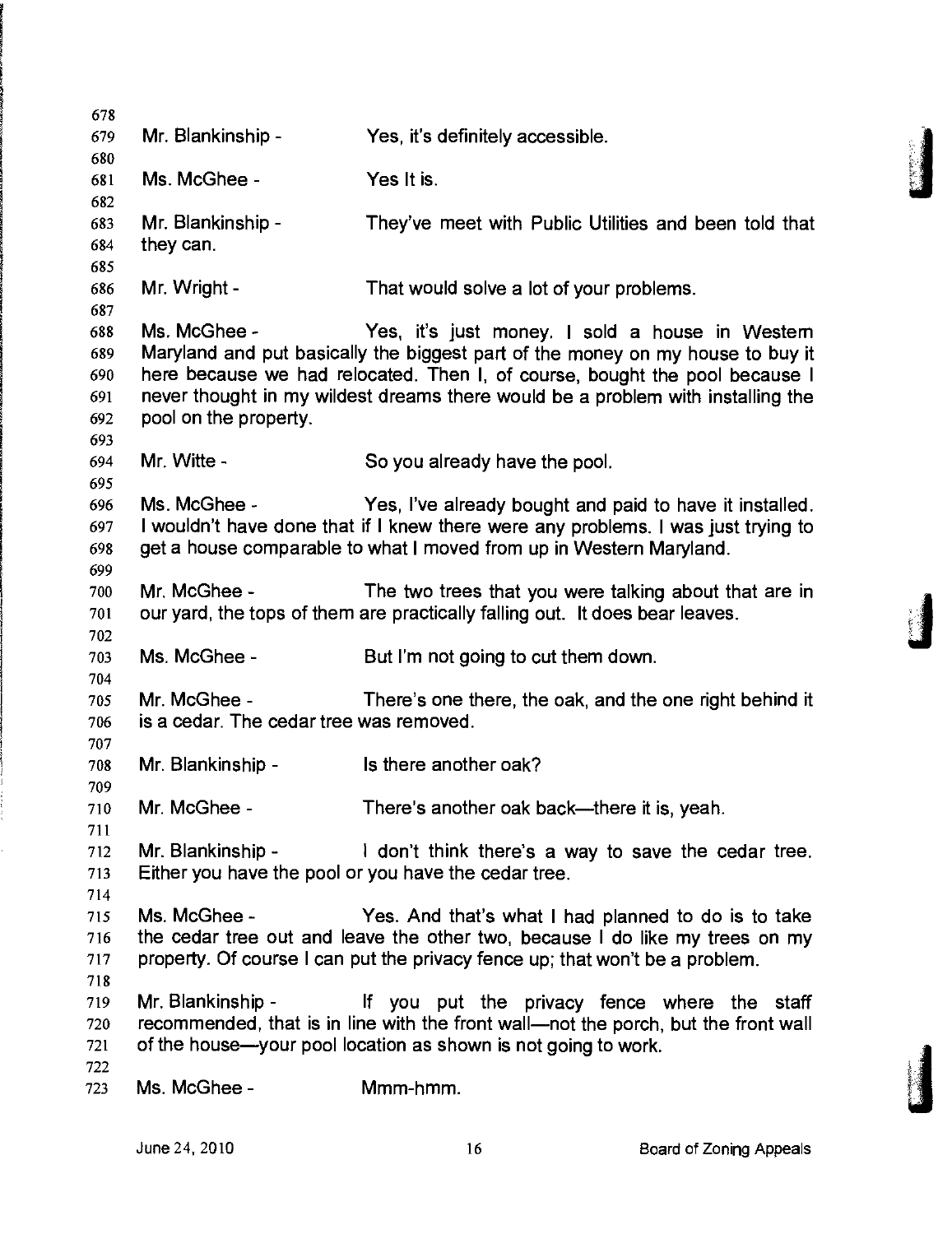724 725 Mr. Blankinship - That size of a pool may not work unless you remove 726 [unintelligible] [0:29:55]\*. 727

728 Ms. McGhee - Yes. The septic system is a biggie. And when I 729 bought the house, I didn't even think, because I've never had a septic system. I 730 didn't know there would be any problem.

732 Mr. Blankinship - Let me correct what I said eariier. The sewer is 733 available in Greenwood Road, but not in Davis Street.

735 Mr. McGhee - It's right there almost right where that yellow sign is. I 736 don't know if that's for a pipeline or whatever that is in the ditch there.

738 Ms. McGhee - So I've tried to look at all the options. I'll take any 739 suggestions you may have. I don't know what else to do.

741 Ms. Harris - Ms. McGhee, have you considered a smaller pool?

743 Ms. McGhee - Wed, I've already bought this pool and I don't know if 744 they would trade it or not. I've already purchased it with case from Rec 745 Warehouse. And I've already paid for the install. So I don't know if they have a 746 policy where they would do that or not. i can check in on that. What I was 747 hoping to do is be able to put the pool in. If not, I'm stuck with a pool I've already 748 paid for.

750 Mr. McGhee - We had relatives in Richmond, so our pool—

752 Ms. McGhee - I don't know if it comes—I'd have to check into it. This 753 is a 24-foot. And it's round; it's not rectangular.

755 Ms. Harris - Have you spoken with your neighbors to see how they 756 feel about a pool?

758 Mr. McGhee - The one behind the privacy fence there that you see, 759 he's the one that we bought the home from back in March. He has no—

761 Ms. McGhee - I really haven't associated with any of the neighbors 762 because I run a group home and so I'm not home most of the time. Right there 763 being on the corner, there's really—the house across from me on Davis Street is 764 for sale so there's nobody there. Then there's a home across the street from us. 765 She speaks to me and stuff like that, but I don't think she has a problem with 766 anything. And then other than that, they've just built new houses behind us.

767

731

734

737

740

742

749

751

754

757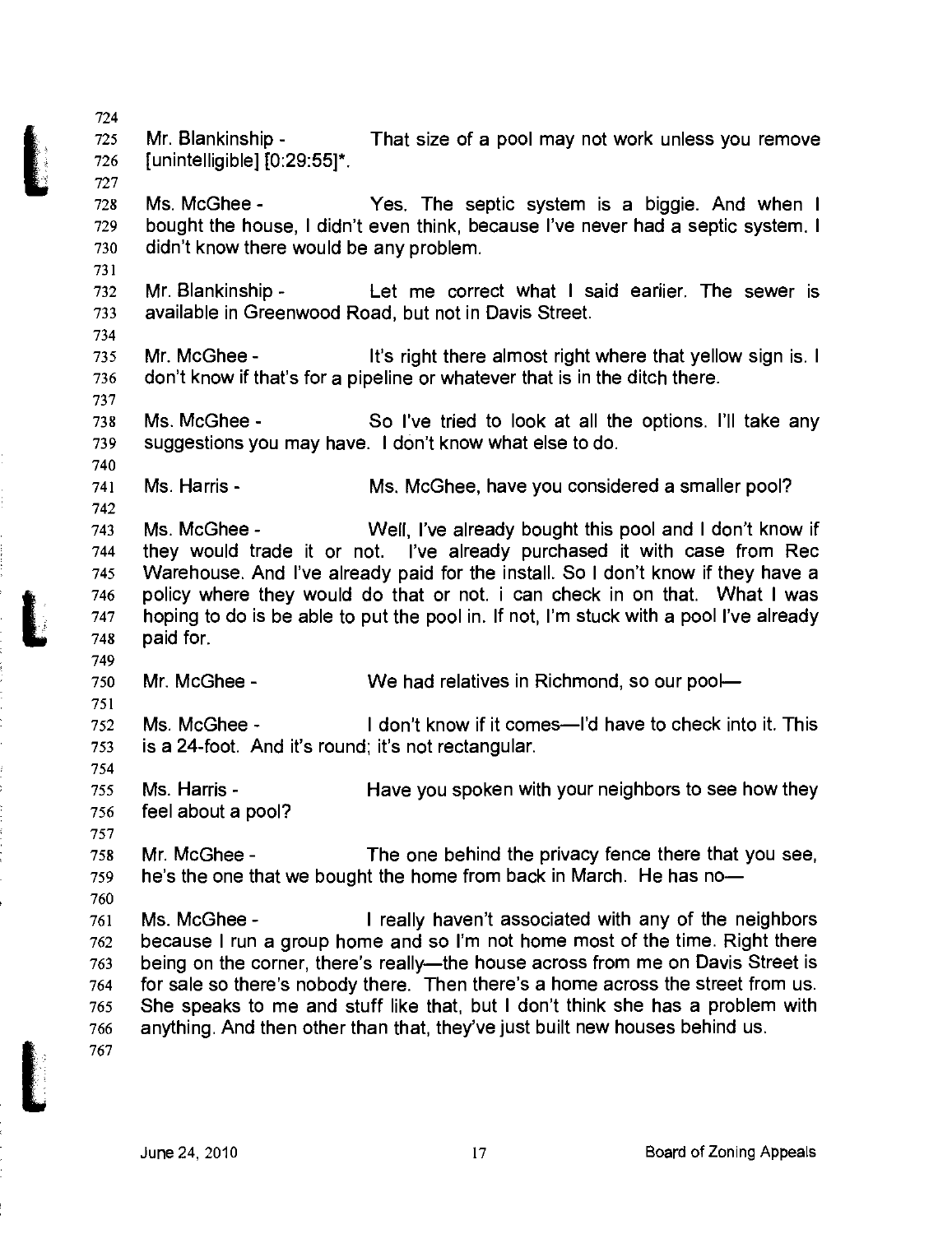768 Mr. McGhee - We just installed the electrical outlet. You can see it 769 right there on one of the posts. Watson Electric installed that for us. There's a 770 flag that used to be sticking up out there, that doesn't represent any prior dogs. 771 772 Ms. McGhee - We have an electronic fence around the place for the 773 dogs. 774 775 Mr. McGhee - If I did move it back further from the front plain of the 776 house, I would be close to those six-by-sixes that hold the deck up. Would that 777 create a problem? 778 779 Mr. Blankinship - You have to be six feet away from them. 780 781 Mr. McGhee - I have to be six feet away from that. From where the 782 pool was going to go to where the outlet is, is 20 feet. It's where I was going to 783 put the pad for the pool pump. It's 17 feet away from that. So that makes the 784 pool about 20 feet. So I could still come this way 11 feet. That still puts me over 785 in front of the house by a foot. 786 787 Mr. Witte - In your diagram, you have a pump pad. Is that for the **788 pool?**  789 790 Mr. McGhee - That's for the pool. 791 792 Mr. Witte - So you could actually move that pump pad back on 793 the other side of the sewer line and slide the whole pool back. 794 795 Mr. McGhee - Yes sir. I can slide the pool back. I don't know how 796 close I would be to the septic, because the way I have everything drawn and 797 measured there, it might be right at the ten-foot mark for that septic tank. And my 798 drain field is running the direction that I have it showing. Right now, the center of 799 the pool is about midways of the porch. 800 801 Ms. Dwyer - Is it possible for you to get the pool—not the deck, 802 just the pool—behind the front plain of the house? Is that possible? Or do you 803 not know. You might need some more time. 804 805 Mr. McGhee - I think I can do it, but I would have to remove the 806 cedar tree. 807 808 Ms. Dwyer - It might be possible to get the pool behind the front 809 plane of the house and then you could put the deck somewhere else other than 810 toward the front of the house. 811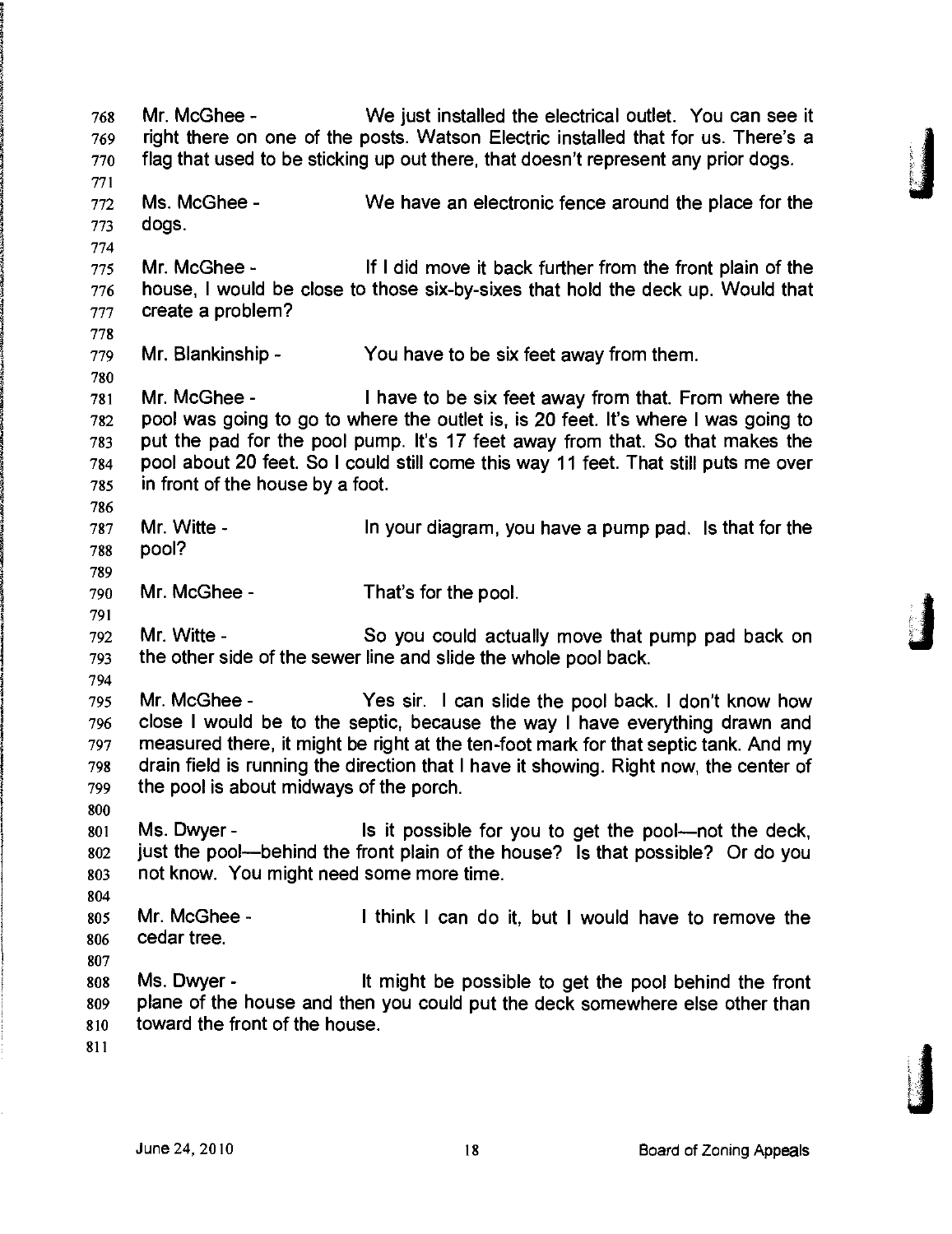812 Mr. McGhee - Yes. I could put the deck on whatever corner of it 813 would be suitable. I know I have to stay away from the house. I would like to 814 attach it to the back deck. 815 816 Ms. Dwyer - One thing you might want to think about is postponing 817 our decision until you get those measurements. Staff has recommended that it 818 be behind the front plane. 819 820 Mr. McGhee - Yes, okay. 821 822 Ms. McGhee - Are there any resources through the County if you 823 want to hook onto the sewer system? Will they do a payment plan or anything 824 like that? 825 826 Ms. Dwyer - We can't answer that question. You might need to do 827 some more research. If you postpone this case until next month, that might give 828 you time to check with the County, check with whatever grant resources you 829 mentioned, and also to take those measurements to see exactly what's possible 830 for you to do rather than guessing. We don't like to guess. 831 832 Ms. McGhee - Yes, I can understand. 833 834 Ms. Dwyer - We don't want you to be in a situation of having made 835 a commitment that you can't comply with and then have to come back. All right. 836 Any other questions or comments by Board members? 837 838 Mr. Blankinship, should we resolve this question of deferral at this point? 839 840 Mr. Blankinship - I think you could do it either way. 841 842 Mr. Wright - Ms. McGhee, you're in accord with postponing it? 843 844 Ms. McGhee - Yes. Whatever I can do, because I'd like to get the 845 pool put in. And like she said, I don't want to agree to something that I'm not 846 even sure. 847 848 Mr. Wright - There are some unanswered questions here. 849 850 Ms. Harris - Is a motion in order at this point? 851 852 Mr. Blankinship - Either way. 853 854 **855 DECISION**  856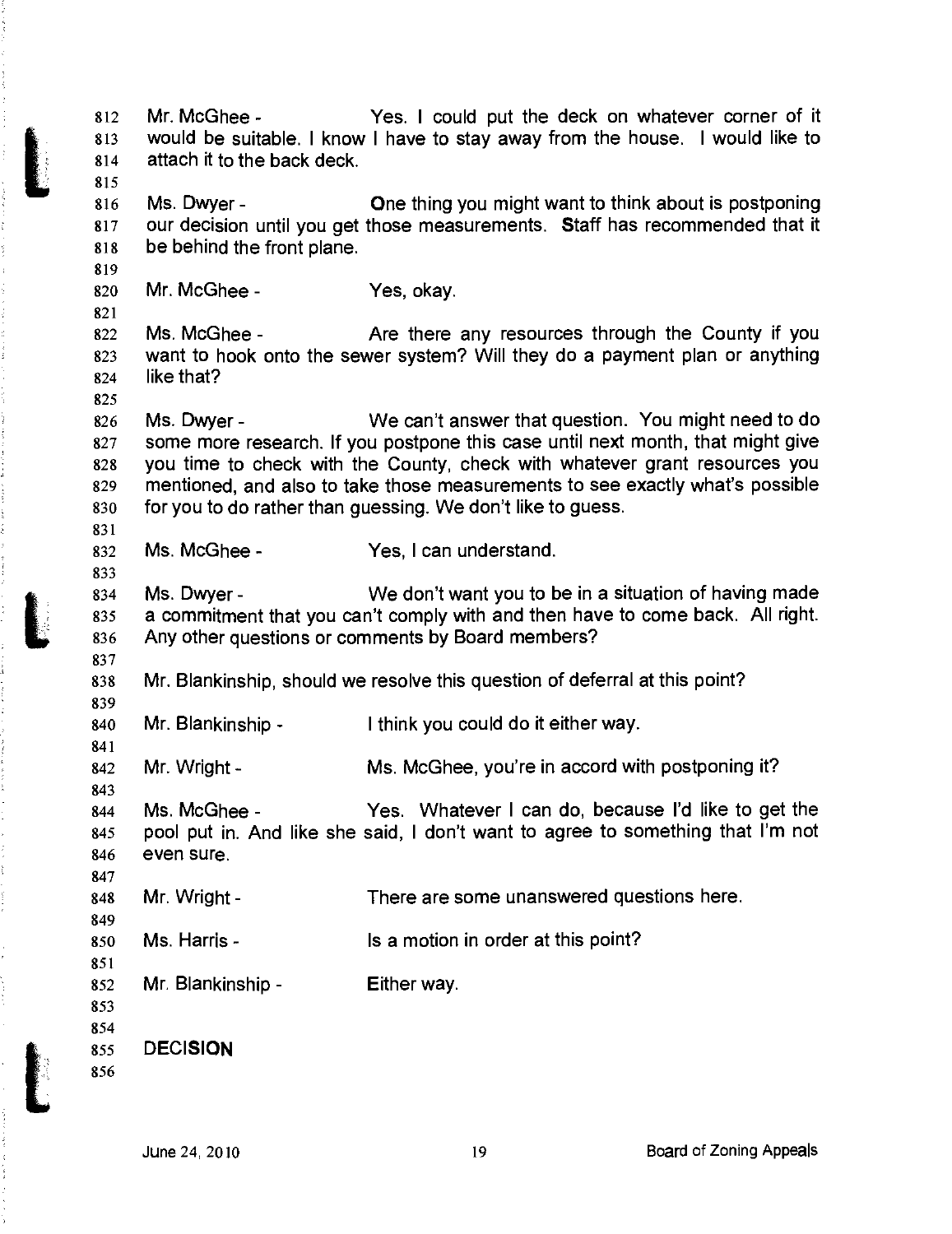857 Ms. Harris - I move that this case be deferred until the next 858 meeting to give the McGee's an opportunity to explore some of the points that 859 were addressed in this session. 860 861 Ms. Dwyer - Motion by Ms. Harris. Is there a second? 862 863 Mr. Witte - Yes, I'll second. 864 865 Ms. Dwyer - The motion has been seconded. All in favor say aye. 866 All opposed say no. The ayes have it; the motion passes. 867 868 After an advertised public hearing and on a motion by Ms. Harris, seconded by 869 Mr. Witte, UP-013-10, Leonard McGhee, has been deferred until the July 22, 870 2010 meeting. 871 872 873 Affirmative: Dwyer, Harris, Nunnally, Witte, Wright 5 874 Negative: 0  $875$  Absent: 0 876 877 878 Ms. Dwyer - That completes the hearing portion of our meeting. 879 We will proceed then to make a decision on A-006-10. 880 **881 [This concludes the public hearing portion of the meeting. The Board 882 discussed the cases and made its decisions. For convenience of reference, 883 each decision is located In the transcript with each individual case.]**  884 **885 [At this point, the transcript continues with the rest of the meeting.]**  886 887 Ms. Dwyer - That concludes our cases for today. The next agenda 888 item is approval of the minutes from our May meeting. Any changes to the 889 minutes? Any additions or corrections? 890 891 Mr. Wright- On page 27, line 1205, I'm sure that's a typo. It 892 should read, "They came in and bulldozed it." It has, "The came in." 893 894 Ms. Dwyer - Which line is that? 895 896 Mr. Wright - Page 27, line 1205. That's just a typo. 897 898 Ms. Dwyer - "They" instead of "the"? 899 900 Mr. Wright - Yes. "The" doesn't make any sense. 901 902 Ms. Dwyer- On line 1205?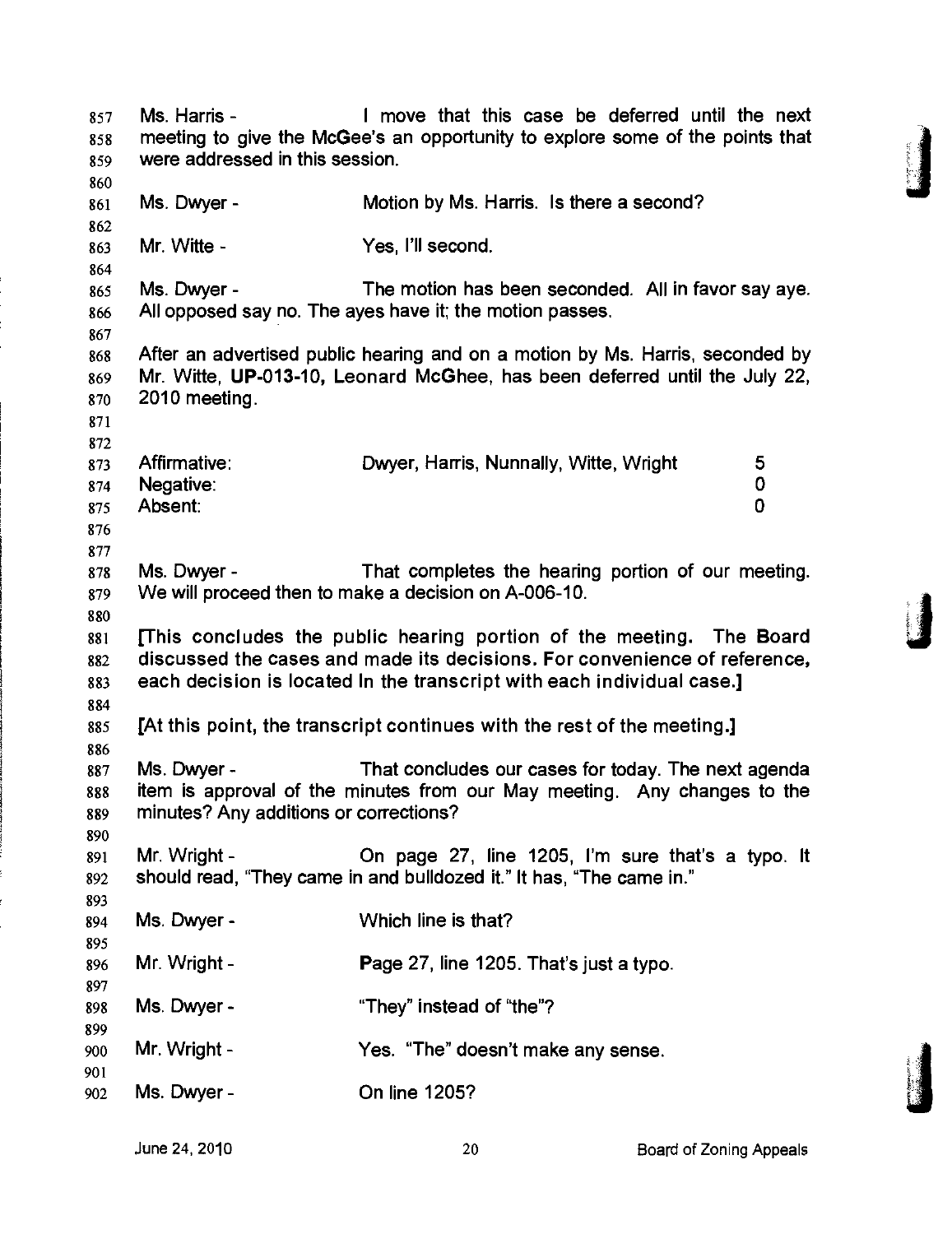| 903 |                                                                                                                                                         |                                                                                  |             |
|-----|---------------------------------------------------------------------------------------------------------------------------------------------------------|----------------------------------------------------------------------------------|-------------|
| 904 | Mr. Wright -                                                                                                                                            | At the end of the sentence there.                                                |             |
| 905 |                                                                                                                                                         |                                                                                  |             |
| 906 | Ms. Dwyer -                                                                                                                                             | Any other amendments? Hearing none, is there a                                   |             |
| 907 | motion to approve the minutes?                                                                                                                          |                                                                                  |             |
| 908 |                                                                                                                                                         |                                                                                  |             |
| 909 | Mr. Wright -                                                                                                                                            | I move we approve the minutes as corrected.                                      |             |
| 910 |                                                                                                                                                         |                                                                                  |             |
| 911 | Ms. Harris -                                                                                                                                            | I second the motion.                                                             |             |
| 912 |                                                                                                                                                         |                                                                                  |             |
| 913 | Ms. Dwyer -                                                                                                                                             | Motion by Mr. Wright, seconded by Ms. Harris. All in                             |             |
| 914 |                                                                                                                                                         | favor say aye. All opposed say no. The ayes have it; the motion passes.          |             |
| 915 |                                                                                                                                                         |                                                                                  |             |
| 916 |                                                                                                                                                         | On a motion by Mr. Wright seconded by Ms. Harris, the Board approved as          |             |
| 917 |                                                                                                                                                         | corrected the Minutes of the May 27, 2010, Henrico County Board of Zoning        |             |
| 918 | Appeals meeting.                                                                                                                                        |                                                                                  |             |
| 919 |                                                                                                                                                         |                                                                                  |             |
| 920 | Affirmative:                                                                                                                                            | Dwyer, Harris, Nunnally, Witte, Wright                                           | 5           |
| 921 | Negative:                                                                                                                                               |                                                                                  | 0           |
| 922 | Absent:                                                                                                                                                 |                                                                                  | $\mathbf 0$ |
| 923 |                                                                                                                                                         |                                                                                  |             |
| 924 | Ms. Dwyer -                                                                                                                                             | New business?                                                                    |             |
| 925 |                                                                                                                                                         |                                                                                  |             |
| 926 | Ms. Harris -                                                                                                                                            | Before we adjourn, I do have something. It says                                  |             |
| 927 |                                                                                                                                                         | "Presented to Elizabeth G. Dwyer, Esquire. In recognition of ervice on the       |             |
| 928 |                                                                                                                                                         |                                                                                  |             |
| 929 | Henrico County Board of Zoning Appeals, March 25, 2004 to June 24, 2010.<br>Including two years as Chair, August 28, 2008 to June 24, 2010," we want to |                                                                                  |             |
| 930 |                                                                                                                                                         | wish you well in your new endeavors and it's been a real pleasure.               |             |
| 931 |                                                                                                                                                         |                                                                                  |             |
| 932 | Ms. Dwyer -                                                                                                                                             | Well, I appreciate your thoughts on this. It's been a                            |             |
| 933 |                                                                                                                                                         | pleasure to be associated with the County again and to work with staff. I've     |             |
| 934 |                                                                                                                                                         | gotten to know all of you on a professional level and a personal level, and I've |             |
| 935 |                                                                                                                                                         |                                                                                  |             |
| 936 |                                                                                                                                                         | just thoroughly enjoyed my experience here. I'm going to miss it. It was with a  |             |
| 937 |                                                                                                                                                         | heavy heart that I turned in my resignation because I was looking fonward to     |             |
|     | going to give it a shot, so.                                                                                                                            | spending a lot more years with you. But this opportunity has come up and I'm     |             |
| 938 |                                                                                                                                                         |                                                                                  |             |
| 939 |                                                                                                                                                         |                                                                                  |             |
| 940 | Mr. Wright -<br>will succeed.                                                                                                                           | We wish you well in your future endeavor. I know you                             |             |
| 941 |                                                                                                                                                         |                                                                                  |             |
| 942 |                                                                                                                                                         |                                                                                  |             |
| 943 | Ms. Dwyer -                                                                                                                                             | Thank you. Thank you very much.                                                  |             |
| 944 |                                                                                                                                                         |                                                                                  |             |
| 945 |                                                                                                                                                         | There being no further business, the Board adjourned until the July 22, 2010     |             |
| 946 | meeting at 9 a.m.                                                                                                                                       |                                                                                  |             |
| 947 |                                                                                                                                                         |                                                                                  |             |
| 948 |                                                                                                                                                         |                                                                                  |             |
|     |                                                                                                                                                         |                                                                                  |             |

ł  $\frac{\dot{r}}{r}$